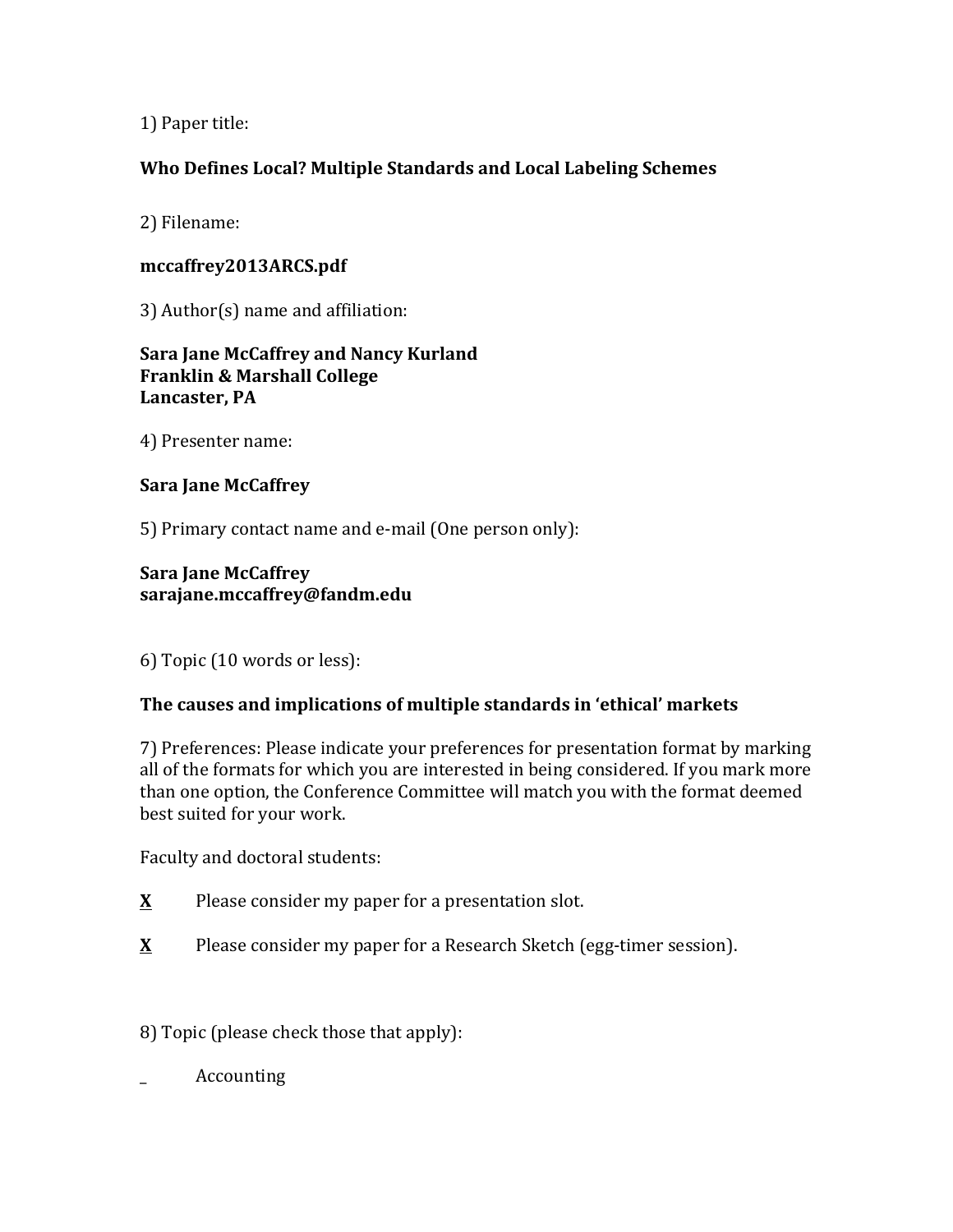- **X** Certification Programs
- Creation and Development of Environmental Markets
- \_ Economics
- Environmental Finance
- \_ Innovation and Entrepreneurship
- \_ Law and Ethics
- \_ Management/Strategy: economics oriented
- **X** Management/Strategy: OB/OT/organizations oriented
- \_ Marketing
- \_ Operations/Supply Chain
- **<u>X</u>** Public Policy
- \_ Real Estate
- \_ Sustainable Resource Management
- Other (please specify)
- 9) Method (please check those that apply):
- \_ Analytical Model
- \_ De/Inductive Theory Building
- **X** Empirical: qualitative
- \_ Empirical: quantitative
- Non-Empirical: qualitative
- Non-Empirical/Conceptual: qualitative
- \_ Other (please specify)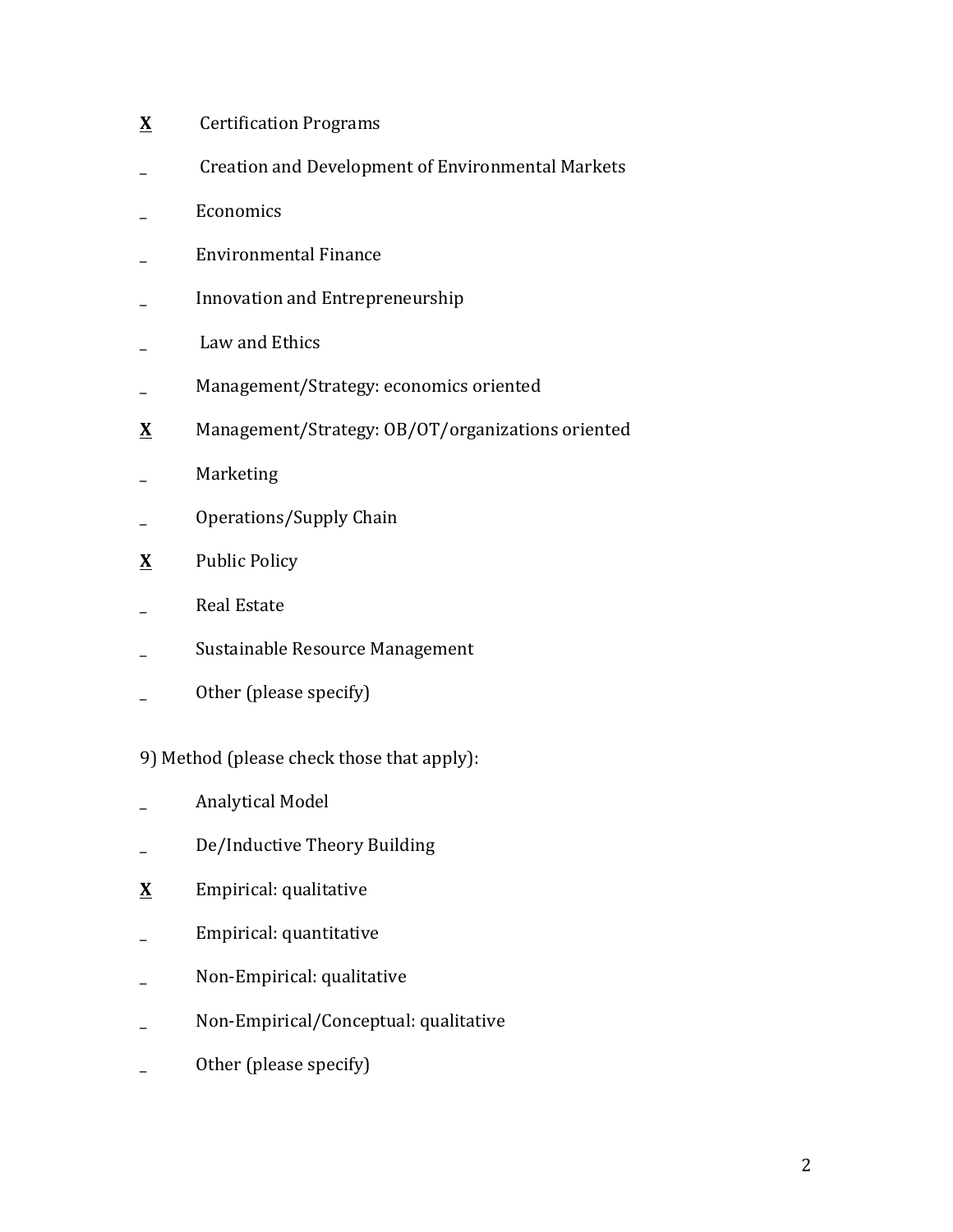#### **Who Defines Local? Multiple Standards and Local Labeling Schemes**

By Sara Jane McCaffrey and Nancy Kurland

Franklin & Marshall College

As markets for 'ethical' products grow, activists, producers, and retailers vie to control the definition of these standards (Cashore et al, 2010; Taylor, 2005; Bartley, 2010). The 'buy local' movement provides one current example: in the US, several competing activist-sponsored and corporate labels encourage consumers to purchase 'local' products. Some localism activists see a need to harmonize their standards for 'local' in order to set the terms of the debate, influence government policy, and preempt co-option by large corporations. However, harmonizing standards comes at a cost: it risks alienating some activists and rendering 'buy local' campaigns *more* susceptible to co-option. What impedes the emergence of a dominant standard, and would harmonization further activists' aims? This paper compares the evolution 'local' markets to the developments in the organic and fair trade movements. We then draw from 38 interviews with 'buy local' leaders to identify five competing definitions for 'local' within the movement, and assess the impact of tolerating multiple standards in the market and in the policy arena. We argue that the continued existence of competing standards may indeed impede the localism movement's national policy objectives and does empower large corporations *define down* 'local' in mass markets. However, maintaining multiple competing standards also preserves the power of NGOs and small producers in the 'buy local' movement, allows for the relatively easy realignment of ethical priorities within the localism organizations, and leaves room for a focus on product differentiation instead of a guarantee of a minimum standard.

#### **I. Introduction**

*'Local' has become a very messy five letter word in the five years that I've been doing this work. -- 'Buy Local' Leader (Respondent B12), 2011*

Standards for 'fair trade' products and 'environmentally sourced' goods provide activists and high road producers with opportunities to clarify decisions for so-called 'ethical consumers' and spur further growth in these new markets (Cashore, 2002; Low and Davenport, 2007). Organizers of these certification schemes face a careful balancing act: To encourage rapid growth, certifying organizations must respond to demands from all stakeholders, including powerful corporations that enable mass distribution (Taylor, 2005). But in accommodating the needs of large-scale, profit-driven firms, ethical consumption advocates risk neglecting the concerns of less powerful stakeholders, including poor producers (Bacon, 2010) and environmental activists, thus undermining the legitimacy of schemes.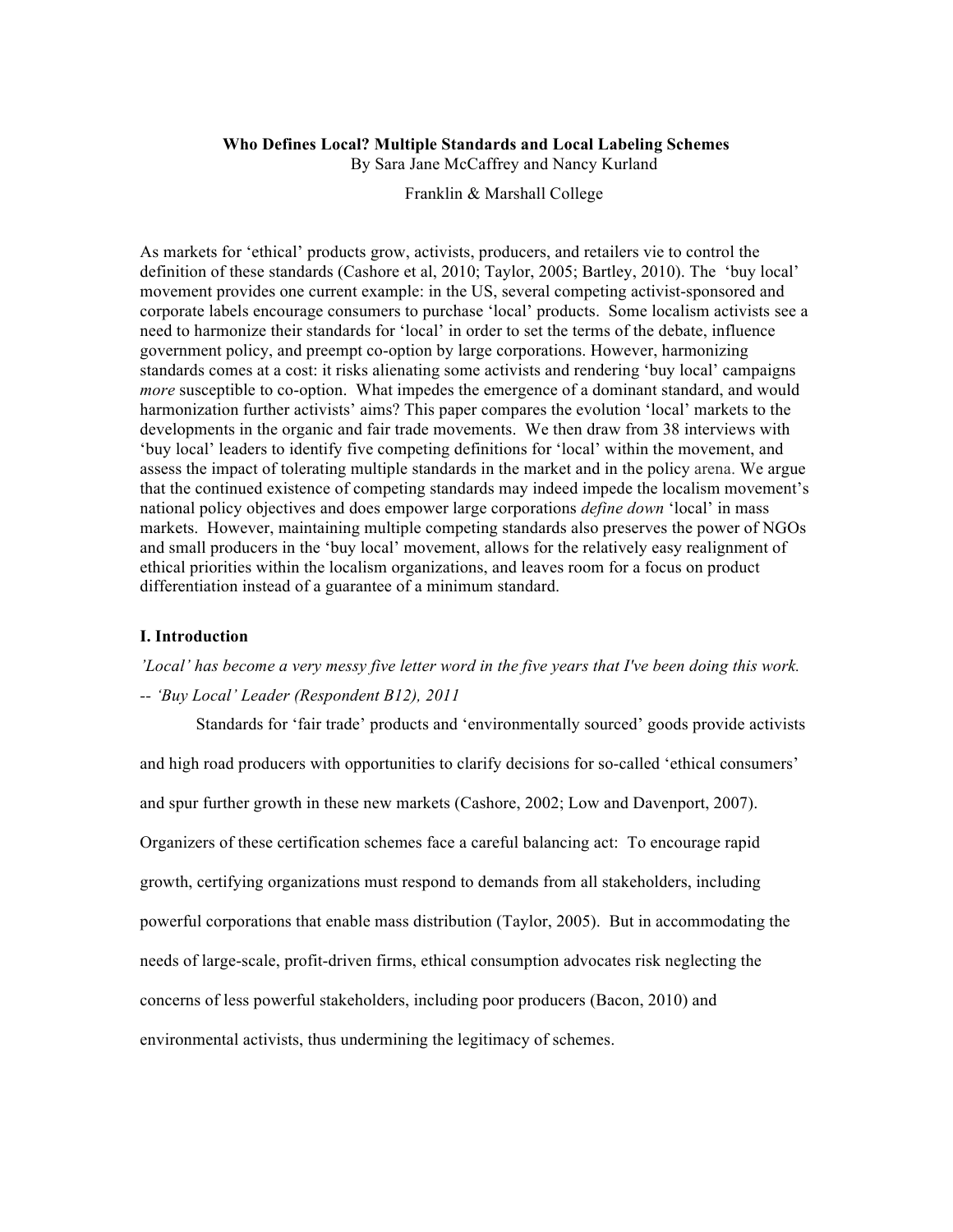Deciding whether and how to compromise in order to agree on a common standard is a key strategic choice for organizers of 'ethical' trade, affecting both organizational legitimacy and market impact of any certification scheme. Indeed, the trade off between access to mass markets and high standards for responsible production remains a source of much debate in the academic literature (Taylor, 2005; Bacon, 2010; Bartley, 2010; Cashore et al, 2010). Given the risks of cooption, the problems of monitoring, and the inflexibility of many certification schemes, does it make sense for activists to attempt to harmonize ethical standards? Should they encourage a single, clear certification program? In this paper, we address this dilemma via an emerging ethical market: the market for 'local' goods in the US.

Localism is a growing social movement throughout the developed world, and in the United States, three national, federated non-government organizations authorize chapters to display 'buy local' labels. However, these organizations allow local chapters to define the criteria for products and firms that wish to qualify to use the labels. At the same time, various national retailers have targeted the growing market for 'local' products (in particular, local foods), each adopting their own definition for 'local' and affixing their own 'local' labels. The struggle to create and police the market for 'local' products is similar, in many ways, to the movements that established fair trade and environmentally conscious products. Like fair trade and green activists, 'buy local' advocates face a choice as to whether and how to institutionalize their labeling schemes. The 'buy local' case has implications for theory on the development of ethical production standards.

The paper proceeds as follows: the next section reviews the literature on ethical consumption labels and the problems of creating and maintaining these standards. We briefly highlight the trajectories for ethical products from market creation to standard institutionalization of a state-defined standard (for certified organic food in the US) and an international, non-state market driven standard (Fair Trade). In section III, we introduce localism as a social movement in the US, outline the structure of three 'buy local' organizations that claim the authority to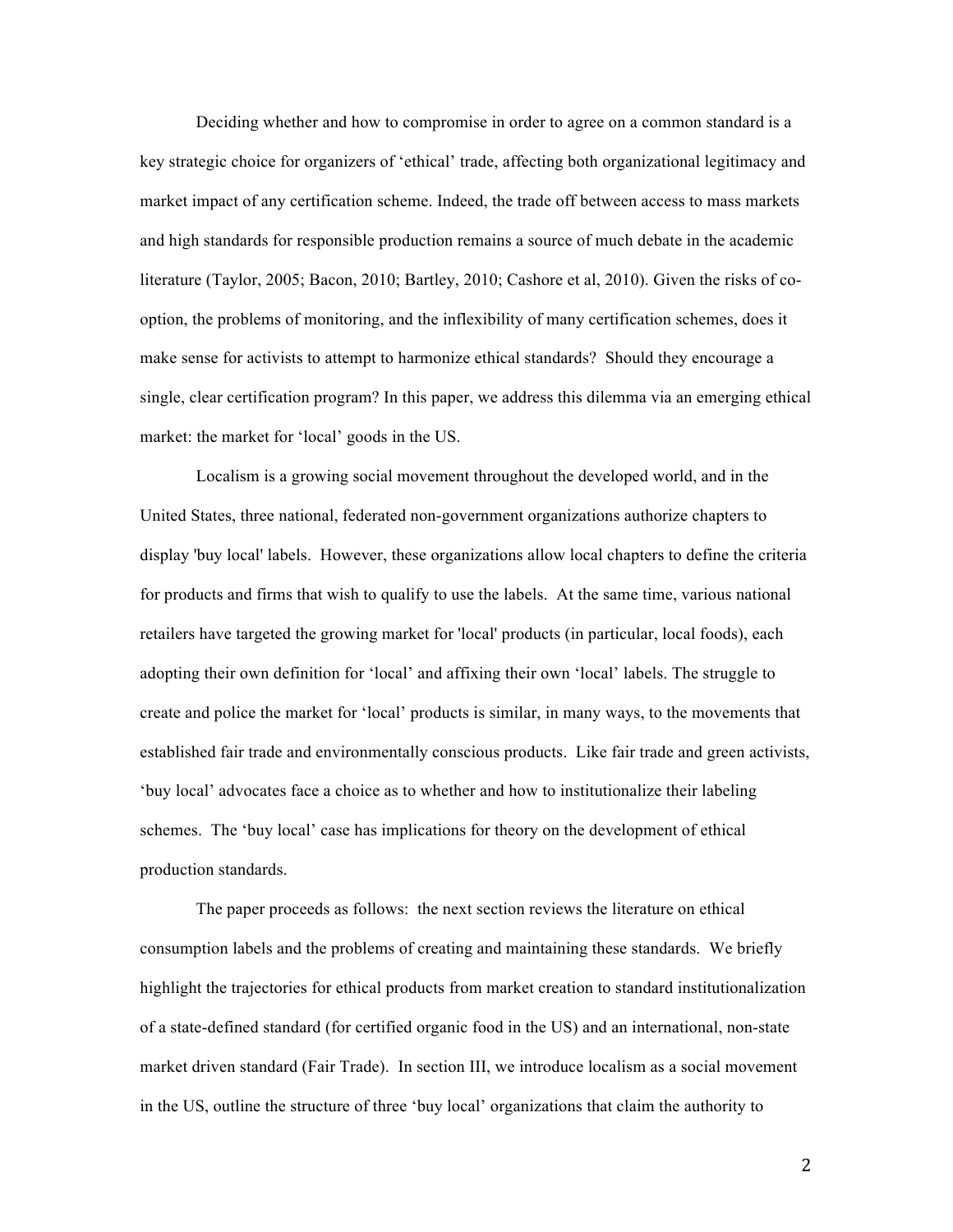certify local goods, and present information on the growth of the market for these products (which has drawn the interest of global retailers). Section IV presents data from interviews with 38 leaders of US localism networks. We show that competing definitions for 'local' within the movement stem from deep underlying conflicts as to the goals and values of the movement. In the conclusion, we argue that the continued existence of these competing standards may indeed impede the localism movement's national policy objectives and does empower national corporations *define down* 'local' in mass markets. However, maintaining multiple competing standards also preserves the power of NGOs and small producers, allows for the relatively easy realignment of ethical priorities within the movement, and leaves room for a focus on product differentiation instead of a guarantee on a minimum standard. We also discuss how the power and favorable geographic position of 'buy local' producers and advocates (relative to advocates for ethical production across global value chains) provides them with a different set of strategic options in ethical markets.

## **II. 'Responsible' Standards, Growing Markets? Successes and Challenges**

Since 1980, cross-border trade has ballooned: large manufacturing firms have disaggregated production across firm boundaries and state borders, and large retailers have imported an ever-greater share of the offerings on their shelves. Though consumers benefited via lower prices and broader selection of goods, the increasing distance between production and consumption was not an unmitigated good. Increased global competition and the resulting price pressure encouraged domestic producers to cut costs, often at the expense of the environment and labor. This competition was exacerbated by WTO rules, which prohibited states from excluding imports based on labor abuses or environmentally damaging production in member states (Schouten and Glasbergen, 2011), and from barring imports based on health and safety standards outside mainstream global scientific consensus (Winham, 2009). At the same time, price pressure from low-cost imports inhibited the adoption of stricter regulations for domestic production in rich countries (Bacon, 2010).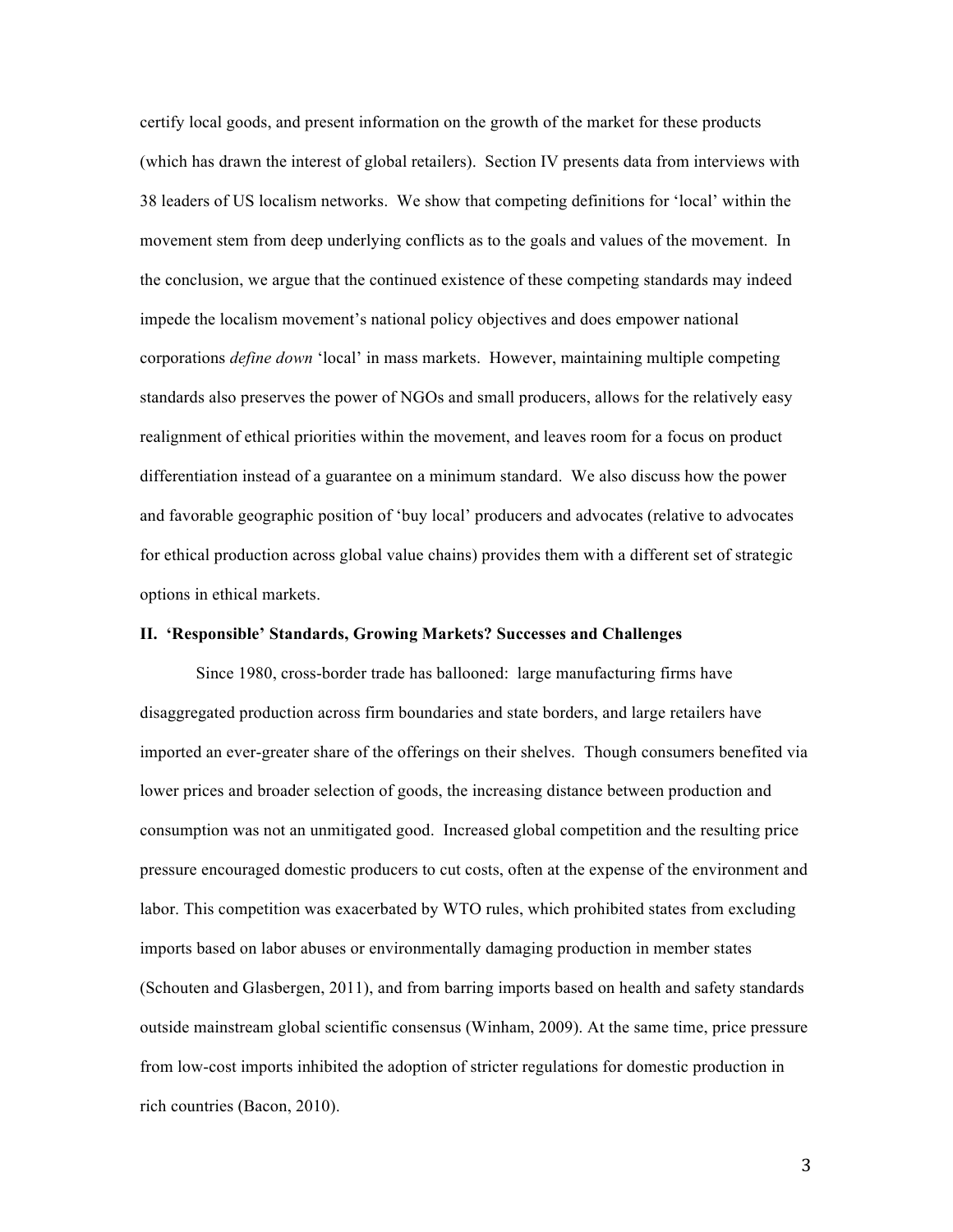In response to the spread of neo-liberal capitalism, social movements in advanced economies emerged to champion fair labor conditions for sweatshop workers and peasants (Bartley, 2011; Brown, 2011) and environmentally sound production practices in endangered forests and American fields (Cashore, 2002; Green, 2009). Faced with the inability to regulate these supply chains through democratic means in rich countries (short of withdrawal from the WTO), activists pushed for private regulatory schemes. While concerned consumers failed to bar entry to environmentally objectionable goods produced by mistreated workers, these consumers were free to choose to pay more for products from firms that promised to treat workers fairly and do minimal damage to the physical environment. These advocates, by targeting consumers willing to pay a premium for 'ethical' products, aimed to provide incentives for producers to adhere to higher social and environmental standards, and create new markets for 'ethical' goods.

Marketers call 'responsibly produced' a *credence* attribute of a product's quality (Wirth et al, 2011). Unlike *search* attributes, qualities that can be ascertained by consumers at the time of purchase (color and size are examples), or *experience* attributes, which can be tested via use (taste and freshness), credence attributes rely on the buyer's trust (see Ponte and Gibbon, 2005). Consumers can't taste the difference between fair trade chocolate and chocolate made from beans harvested by children. Buyers of timber can't ascertain from a wooden board whether the tree from which it was made was harvested responsibly. Consumers can benefit from higher quality of a credence attribute only if the seller (or the brand or the label) communicates the added quality, and only if the buyer trusts that workers received a fair return or that timber was sustainably harvested. For 'responsible' or 'ethical' products, consumers will only be willing to pay more if they believe that seller has specified responsible production processes for the supplier, and inspectors verified that production conditions were indeed responsible.

But consumers' trust can be costly to gain and difficult to maintain in crowded and chaotic markets. When a producer or group of producers succeeds in gaining a price premium in the market for a credence attribute, competitors have an incentive to enter the market (see Green,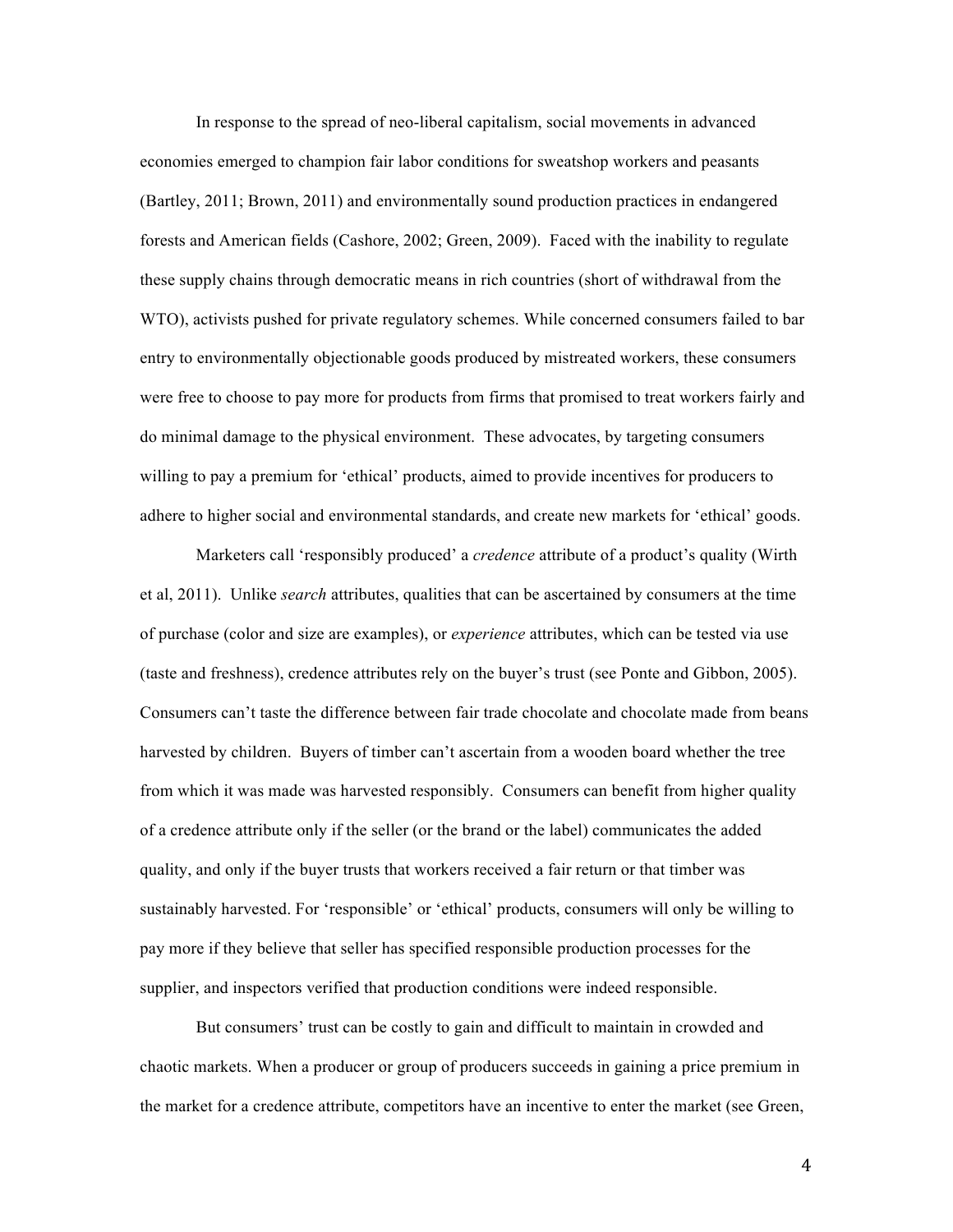2009). Some producers may claim the same credence attribute ('ethically sourced') while applying less rigorous standards than the original, high ethical quality sellers. Cheaters may attempt to pass off low quality goods as higher quality, deceiving consumers while undercutting the prices of the market creators. Increased supply will drive down prices, putting pressure on truly 'ethical' producers with higher cost production standards. Success in creating a market 'ethical' products risks undermining trust, and therefore risks destroying the price premium.

Fractured production and long distribution chains make creating and maintaining such trust a challenge. Advocates for 'ethical' products developed institutions for ensuring compliance with process standards, and maintaining the legitimacy of the market: 1) state regulation for domestic production (like organic agriculture), and 2) non-state market driven standards to govern global value chains (like Fair Trade coffee and FSC timber) (see Cashore, 2002). However, as we detail below, the process of developing both these types of institutions risks *defining down* the ethical content of standards, and thus undermining the legitimacy of 'ethical' product labels.

The problem of credence attributes, particularly in responsible products, suggests that higher quality producers will seek regulation to protect their market niche. One such example is the US organic farming industry.

### *From Many Private Standards to Harmonized State Regulated Certification: US Organics*

One family of (initially) private regulation in the US concentrated on domestic goods, and was largely motivated by environmentalists and animal rights activists. The US organic farming movement began in the 1970s, as a small number of 'back to the land' hippies rejected corporate, factory-style farming in favor of traditional, chemical-free methods.<sup>1</sup> Organic food was marketed to high-end consumers, as an option healthier for humans and beneficial to the natural environment. The market grew rapidly, and when consumers demonstrated a willingness to pay

 $1$ <sup>1</sup> This account of the development of organic standards in the US draws heavily from Green (2007).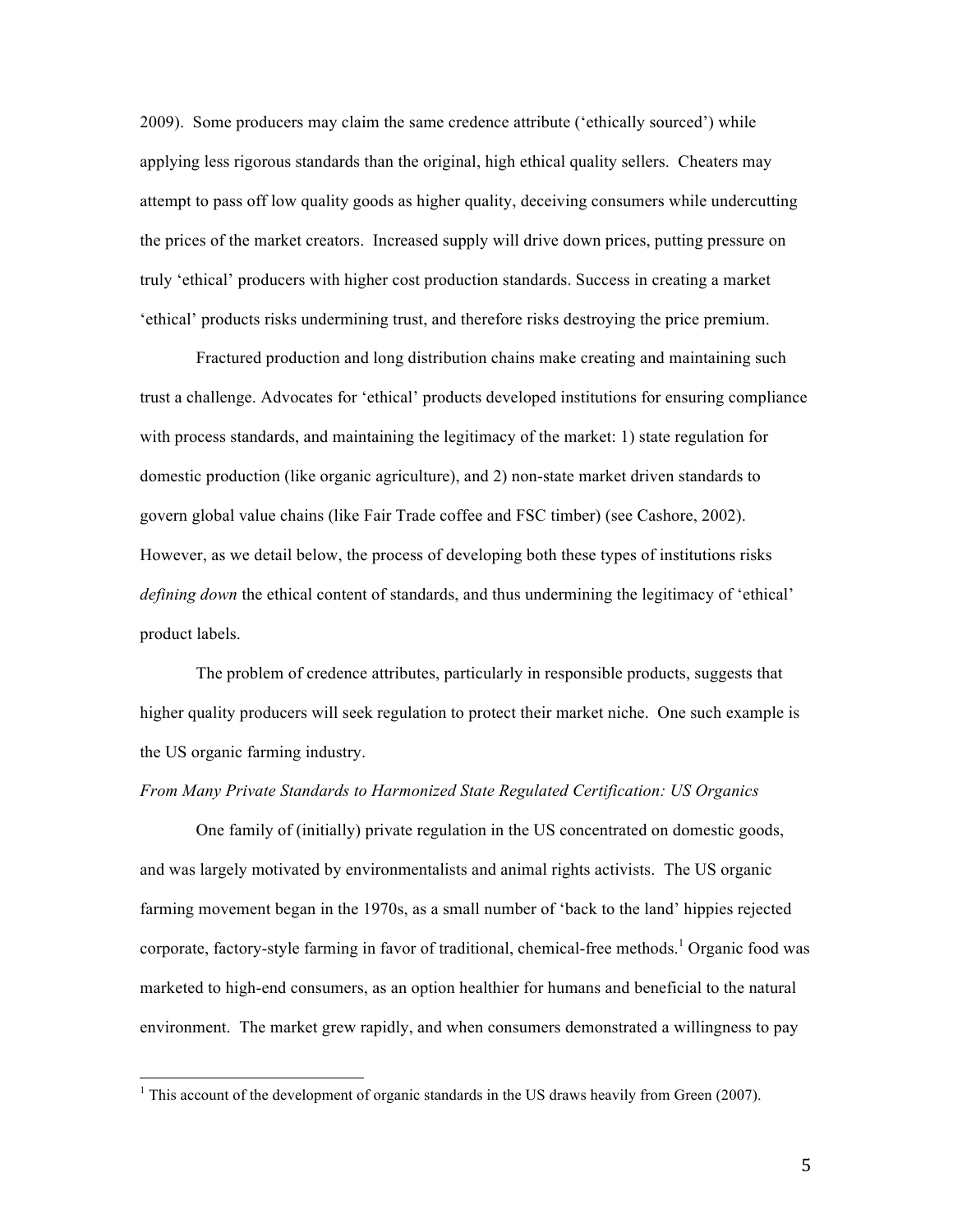significant premiums for 'organic' food, enough falsely-labeled goods entered the market to prompt regulation at the US state level of the term 'organic': between 1973 and 1990, twentytwo American states legislated standards for products legally allowed to bear an 'organic' label (Green: 802). But these standards were hardly uniform. Consumer confusion and organic producers' desires to limit fraudulently labeled competition prompted the adoption of the national Organic Foods Production Act of 1990.

The 1990 act authorized a national organic process certification system based on third party inspections of farms, creating the National Organic Standards Board, with fifteen appointed members to "assist in development of standards" and advise on "any other aspects of implementation" of the law. Rapid growth of the organic foods market in the US drew corporate entrants: large retailers, like Whole Foods and Walmart, global food processors, including Kellogg and General Mills, and increasingly, international agriculture firms. These new market players lobbied for lower organic standards (Green: 819). Corporate organic producers gained seats on the NOSB, leading one activist to charge that the "proverbial fox [was] watching the organic chicken coop," (RT, 2012). Environmental activists claim that lax standards undermine the market for US organics, and charge that " 'corporate' organics. . .. has the potential to destroy healthy markets for other retailers, distributors, manufacturers/processors, and family-scale domestic farmers" (Cornucopia Institute, 2006). Of particular concern was the rapid increase of certified organic imports, many distributed through large retailers, which ballooned from \$300,000 in 1995 to about \$500 million in 2008; critics charged that Chinese producers' record of safety scandals and counterfeiting undermined the price premium for certified 'organic' products (Allison, 2012).

Did the harmonization of standards for 'organic' help the organic food movement? Activists were divided. Some environmentalists argue with their massive scale, big box retailers like Walmart pushed the organic movement faster and farther than thousands of small farms and farmers markets ever could. But skeptics remained: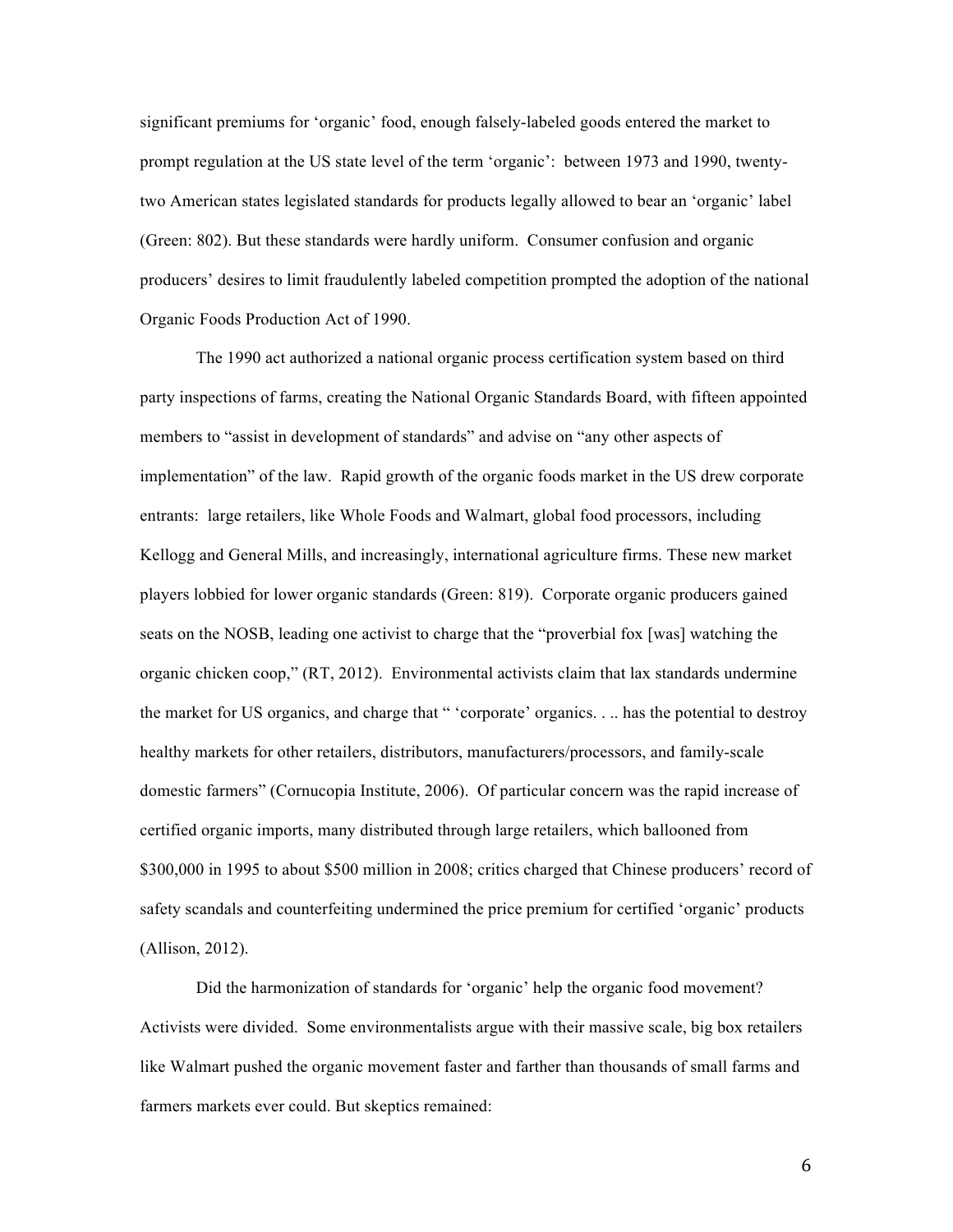Whether these benefits [of scale and lower price] are worth the damage that corporate organics are having on small-scale organic farmers, the thousands of cows cramped in feedlots, the importation of questionable organic ingredients, and the potential misleading of the uninformed consumer who needs strong organic food regulations to rely upon before paying even ten percent more for a product, is of course a source of controversy. To more organic consumers, these costs are certainly not worth the benefits (Green, 2006: 828).

This short history of the institutionalization of organic certification from a loose 'ethical' label into a state-regulated standard suggests that large, for-profit firms – once guaranteed a seat at the table – are able to leverage their power to capture regulatory processes and dominate standard-setting. Corporate power to dictate 'ethical' standards, in this case, had implications far outside the US domestic market. Low standards for 'organic' in one of the world's largest markets discouraged developing country producers from adopting more stringent production systems. Moreover, in 2012, the US and EU granted producers reciprocal recognition for certified organic goods (Richardson, 2012), despite higher EU standards for organic. This reciprocity gave EU producers access to the US market, but carried a risk of undermining consumer confidence in 'certified organic' far in their home markets.

## *Non-State 'Ethical' Certifications to Govern Global Value Chains*

Alternatives to state regulation of responsible process labels include private attempts to govern production. Fair Trade International (FTO) and Forest Sustainability Council (FSC) certification are two prominent examples, each attempting to encourage ethical production in trans-national markets. With increasingly complex value chains, no longer dominated by lead firms who owned key suppliers, industries evolved complicated and various forms of supply chain governance (Gereffi et al 2005). Private governance schemes like Fair Trade and FSC (or 'non-state market driven' certification systems; see Cashore: 2002) were built to "address the negative consequences of neoliberal globalization, which, it is asserted, frees multinational firms from inconvenient national regulation while discouraging countries seeking foreign investment and trade from enacting and/or enforcing social or environmental standards" (Auld et al 2010:1; also McDermott, Noah and Cashore 2006). An important component of this new system of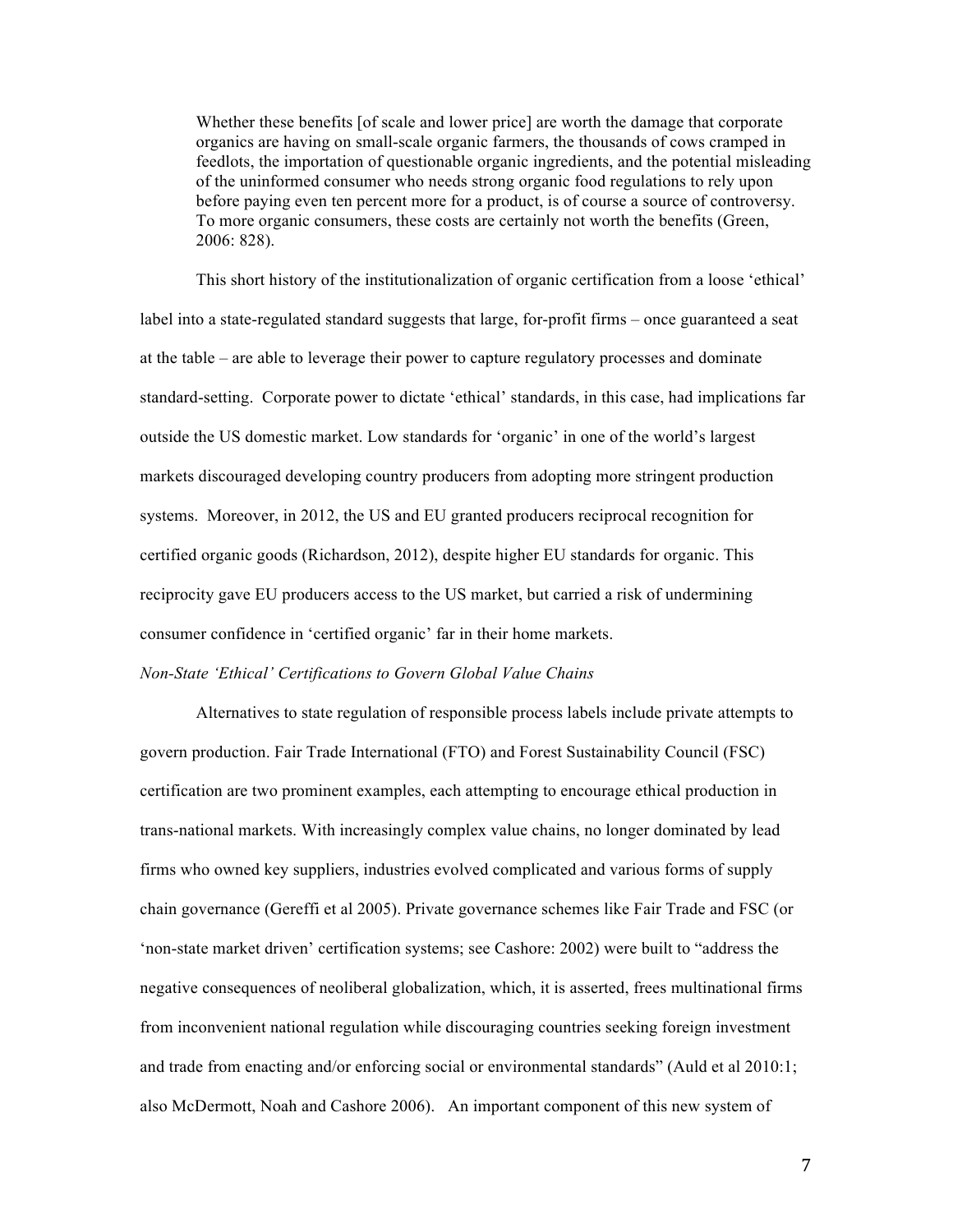global governance has been the creation and invigoration of product and process standards, many certified by third-party inspectors, which serve to lower transaction costs (see Abbot and Snidal, 2008). In 'ethical' product markets, certification bodies take the burden of researching purchases off the consumer; a 'Fair Trade' or 'FSC' label attests to 'credence' attributes of ethical products. Though some producers in advanced economies seek these 'ethical' certifications (FSC certification is one example), the impetus for these schemes was activists' desire to alter production in developing countries and bridge the distance between poor country producers and rich country consumers.

This aim to embed globally dispersed production back into a social and ethical framework was the major goal of 'ethical' certification advocates (Bacon, 2010). The founders of Fair Trade, disturbed by the poor economic return and often abusive labor conditions of workers in the global South, conceived the Fair Trade label as way to connect northern consumers with the people producing their coffee, and a way to create opportunity via a higher value added market for disadvantaged coffee growers (Taylor, 2005). Fair Trade initially emphasized activist trips to coffee plantations, and (less frequently) coffee growers' visits to end markets, in order to foster social ties between that would undergird and serve as a check on responsible production (Brown, 2011). Some of these standards proved useful for ethical consumers and powerful in pushing change back into the supply chain (Taylor, 2005). Though several 'ethical' standard certifications have demonstrated marked success in raising awareness of social and environmental issues, and some have created large new markets for 'ethical' products, problems remain. First, even strong international institutions and motivated global corporations have found monitoring production in complex global supply chains to be challenging (Bartley, 2010; Locke and Romis, 2010).

Second, co-option of standard development by corporate interests has been common in cases of private regulation to the detriment of vulnerable producers. Fuchs and Kalfagianni (2010) find that responsible certification schemes harm small farmers, who are unable to bear the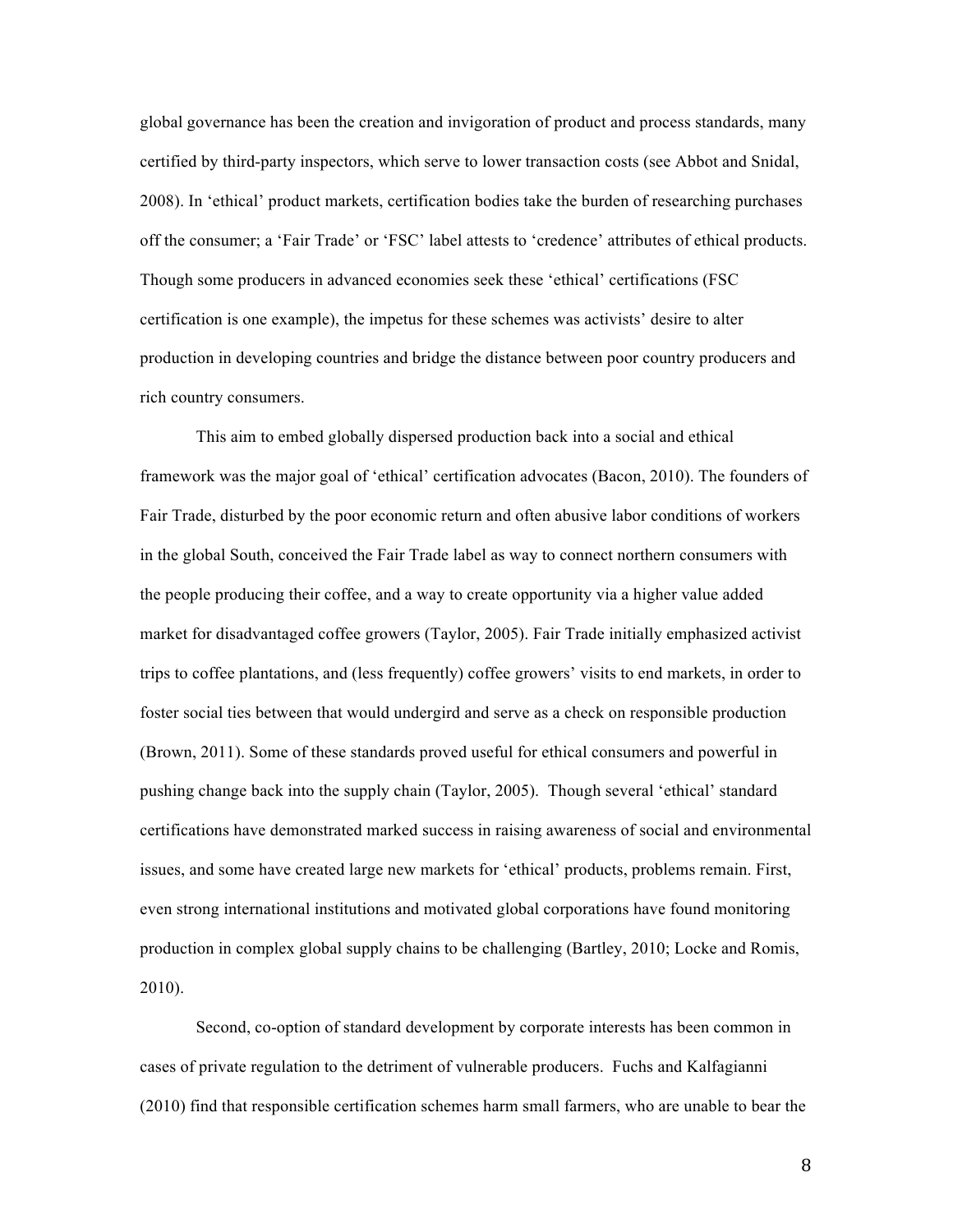costs of certification, and highlight the power of large retail in global standards setting. Hatanaka et al, though recognizing that third party certification schemes offer "opportunities to create alternative practices that are more socially and environmentally sustainable", agree that such programs reflect the power of global retail firms in the supply chain and the "growing power of supermarkets to regulate global agri-food systems" (2005:12).

Finally, though these schemes increase diversity offerings on the supermarket shelves in rich countries, critics charge they have had "minimal" impact on the environmental characteristics of global food production, at the same time they "also foster the weakening of the organic movement's second-order principles, such as sourcing from local networks and privileging small suppliers. The latter are especially vulnerable . . . ." (Hatanaka et al: 2005:6).

Clearly, as Peter Taylor wrote, 'ethical' product advocates face a delicate balancing act of being "in the market, but not of it" (2005). While harmonization of standards may provide 'ethical' producers access to large markets and streamline the communication to consumers of the products' credence attributes, clear and widely-accepted standards invite non-ethically motivated actors into the arena, where they soon dominate the process of defining standards. As we have seen in the above examples of certified organics and Fair Trade, new markets may grow, but the 'ethical' component of those markets seems to shrink. How should advocates for 'ethical' product markets navigate this strategic challenge? We now turn to a more recent 'ethical' market, the market for 'local' products.

## **III. After Globalization, 'Buy Local'?**

As US activists noted the disappearance of local businesses and the ever-increasing share of imports on shelves of big box stores, the 'buy local' movement exploded after 2000. Markets, particularly for retailers, had been liberalizing since the 1970s, when relaxed zoning laws and the resultant suburban sprawl that encouraged the growth of retail behemoths on the edges of towns and cities in the 1970s (Jackson, 1996; see also Hess, 2009). Concentration within the US retail industry increased rapidly (Basker et al, 2010), allowing Walmart and Target to bargain hard with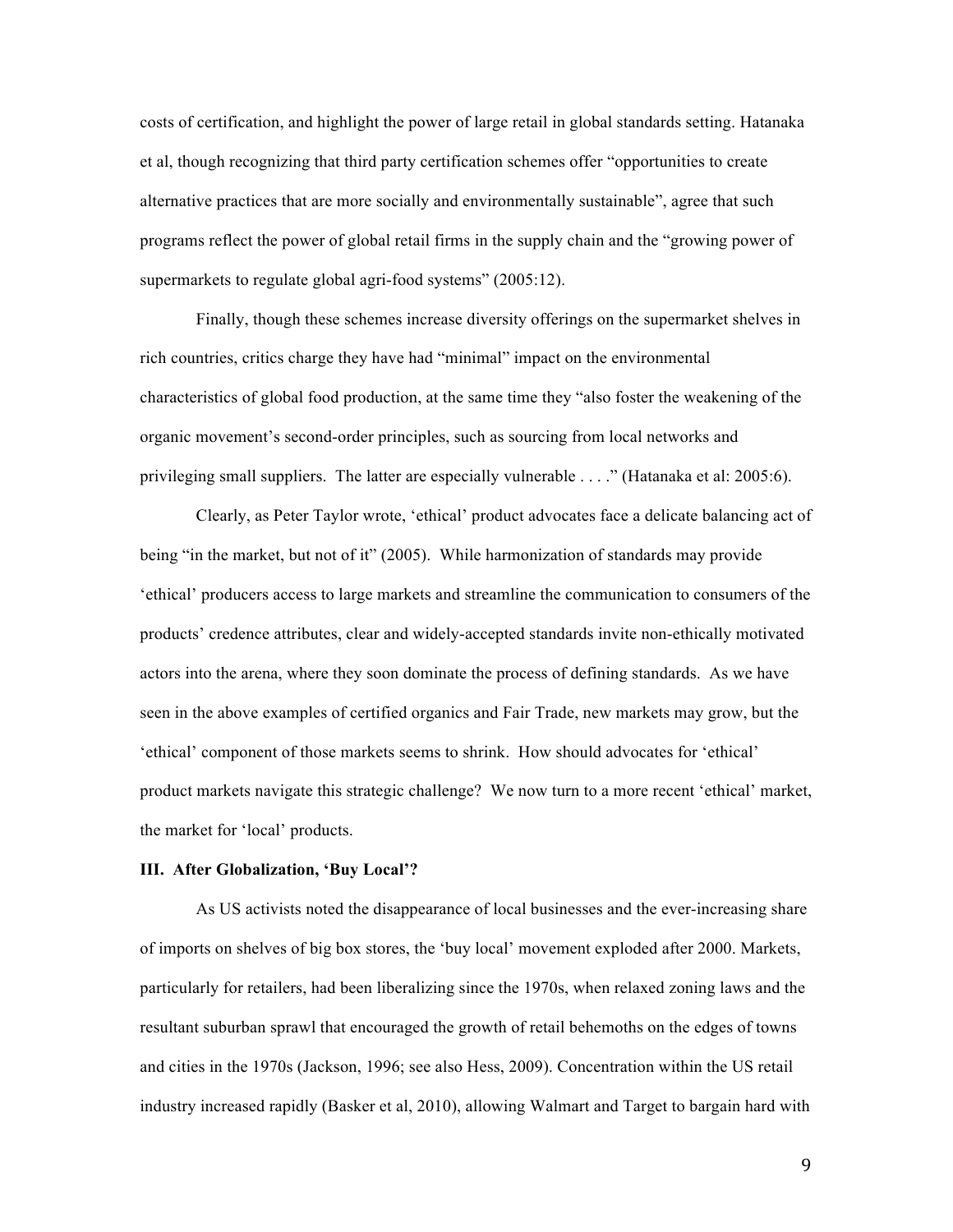suppliers (for whom space on big box shelves was ever more crucial). After the 1980s, US imports from low wage nations ticked up, and large retailers began to pressure US suppliers, many of whom could not compete on cost with imports from China.<sup>2</sup> Though consumers benefitted from lower prices (Hausman and Leibtag, 2007), critics argued that the 'Walmart' effect – including closure of Mom and Pop stores downtown and the jobs lost to off-shored production – was a bad bargain. Walmart has been accused of destroying local businesses and local economies in rich countries<sup>3</sup>, sourcing from abusive suppliers in poor countries, substituting living wage jobs with low paying jobs<sup>4</sup>, and contributing to environmental pollution through the degradation of open space and encouragement of suburban sprawl (Mitchell, 2006; Longworth, 2007). Though Wal-Mart has long been the chosen foil of anti-big box activists, competitors in the big box segment (including the slightly more upscale Target) have successfully replicated the Wal-Mart model (Milchen,  $2011$ ).<sup>5</sup>

As big box stores, responsible to far-flung shareholders and filled increasingly with computer made in China and grapes from Chile, grew in power despite repeated scandals, community activists saw a need to create alternative markets that could serve consumers uncomfortable buying goods of murky provenance. Parallel to the fair trade movement (which corralled advocates of ethical global sourcing into schemes for private certifications), and organic and animal rights activists (who created markets for organic foods), another group of activists,

<sup>&</sup>lt;sup>2</sup> Small suppliers were particularly likely to get to the short end of a Walmart deal: see Bloom and Perry, 2001.

<sup>&</sup>lt;sup>3</sup> Basker (2005) finds that each new Wal-Mart displaces four small retailers, while Jia (2005, cited in Irwin and Clark, 2006) estimates that Wal-Mart expansion is responsible for 50-70% of the decline in small discount retailers.

<sup>&</sup>lt;sup>4</sup> In addition to low pay and few protections for employees, Wal-Mart managed to shift many of its burdens as an employer onto government: one leaked internal memo acknowledged that 46% of the children of Wal-Mart employees either lacked insurance or relied on Medicaid for healthcare (Greenhouse and Barbaro, 2005).

 $5$  Costco, a big box retailer, has adopted high road employment strategies, with higher salaries (42% higher than Wal-Mart's Sam's Club outlets), more training, and better benefits than rivals (Greenhouse, 2005). However, Costco's large-scale, suburban, big box strategy has similar impact on independent retailers.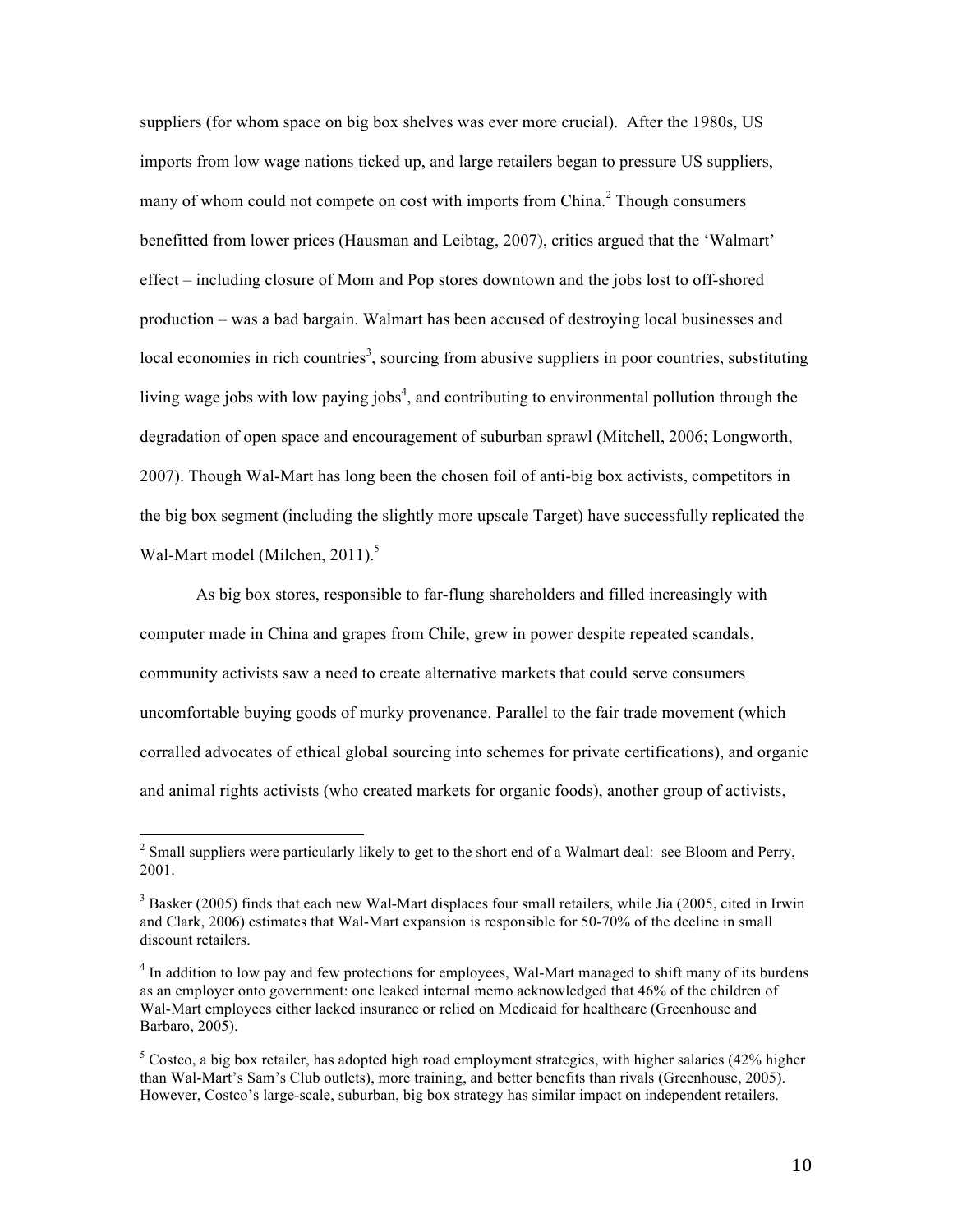with similar goals of creating connections counter to market liberalization, concentrated on local responses. 'Buy local' leaders largely deny that they are opposed to globalization (interview notes), but the movement is clearly a response to the explosion of factory farming and big box retailing fueled by international trade (see Mitchell, 2006).

In the 2000s, 'buy local' campaigns sprang up throughout the US. In essence, the 'buy local' movement advocates the co-location of production and consumption, in both goods and services. Given the importance of economies of scale and the lack of local production in sectors like automobiles and electronics, 'buy local' campaigns tend to target service industries (including retail and restaurants) and the food industry, where the locavore movement (which encourages people to eat food grown near their homes) has been a strong motivator.

'Buy local' advocates claim strong environmental, economic, and social returns to communities where citizens 'buy local' and support independent businesses. Environmentally, activists aim to reduce the carbon footprint of the food they eat and the goods they use (interview notes). Smith and MacKinnon, for example, adherents of the "100 Mile Diet", fretted that

food typically travels between 1500 and 3000 miles from farm to plate . . . this distance had increased by up to 50 percent between 1980 and 2001... What we could not ignore was the gut feeling, more common and more important than policy makers or even scientists like to admit that *things have gone sideways*. That the winter snow is less deep that it was when we were children, the crabs fewer under the rocks by the shore, the birds at down too quiet, the forest oddly lonesome. . . . And that we, the human species, are in one way or another responsible. Not *guilty*, but responsible (Smith and MacKinnon, 2010).

Many locavores share this gut belief that eating food from nearby farms is better for the physical environment (Hess, 2009). Proponents of local retail and locally-owned businesses argue that firms owned by local residents are more likely act responsibly to physical environment than managers who need to answer to absentee or far-flung corporate owners.<sup>6</sup> In addition, 'buy local' leaders argue that supporting shops in walkable downtowns helps to cut down car trips, and carbon emissions, to big box stores in exurbs.

 $6$  Spencer (2008) makes this argument about small firms, which are almost all local.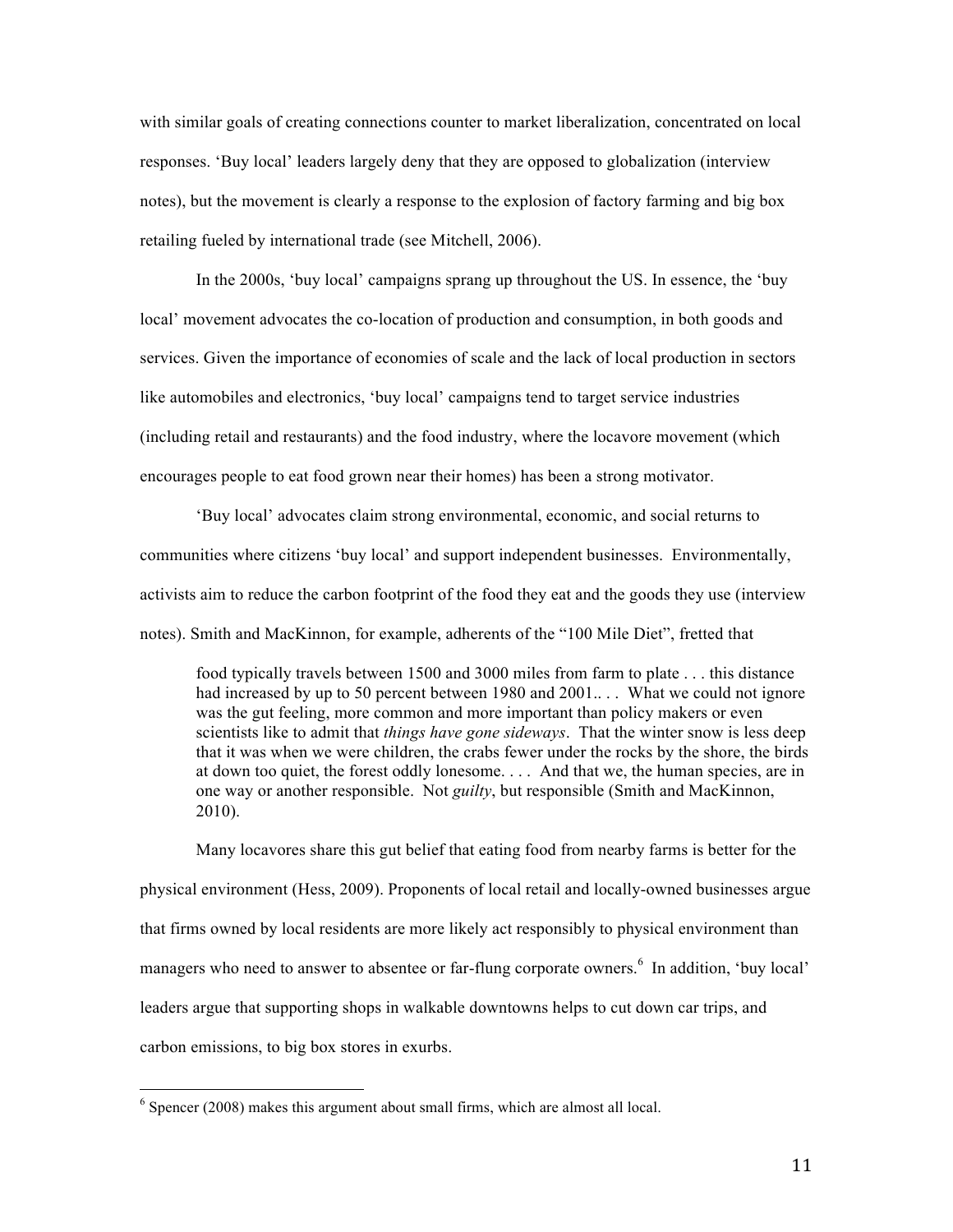Economically, activists argue that spending money at locally-owned firms boosts employment and growth in the home community. According to one study sponsored by the Institute for Local Living Economies, an activist think tank, local retailers returned 52% of their revenue to the local economy, compare with 14% for national retailers; local restaurants spent 79% of revenue in the local economy, compared with 30% for franchises and national chains (Civic Economics, 2012). Small and medium-sized banks execute a disproportionate share of their loans to small firms (ILSR, 2012). In the agricultural sector, activists argue that buying local produce, particularly from farmers' markets, can help ensure a fair return for farmers by eliminating middlemen.

Socially, localism advocates claim that supporting local businesses weaves communities closer together. Researchers Blanchard and Matthews (2006) found that communities with highly concentrated economic activity had lower levels of social capital, as evidenced by electoral participation and protests. Stacey Mitchell, a prominent localism activist and author, argues local business owners sponsor youth sports teams and coordinate town volunteering; supporting local firms and farmers revitalizes community "hearts" (2006). In addition, local firms establish and maintain the individuality of communities over chain store sameness, creating a sense of belonging and meaning in society. For example, one prominent pro-local organization urges shoppers to "Keep Austin Weird".

'Buy local' campaigns, as we discuss below, have grown rapidly in the past decade, but the movement has also drawn criticism. Analysts dispute the environmental benefits of localism (Weber and Matthews, 2008; McWilliams, 2007; Desrochers and Shimizu, 2012), and charge that social and economic benefits accrue to relatively privileged farmer and business owners at the expense of low-wage laborers, both in the community and in the global South (Hinrichs and Allen, 2008). A protectionist strain clearly runs through 'buy local' campaigns (Winter, 2003). Nonetheless, as with fair trade certification schemes, the attempt to personalize exchange is clearly aimed at embedding the market back into the community. Supporters and a good number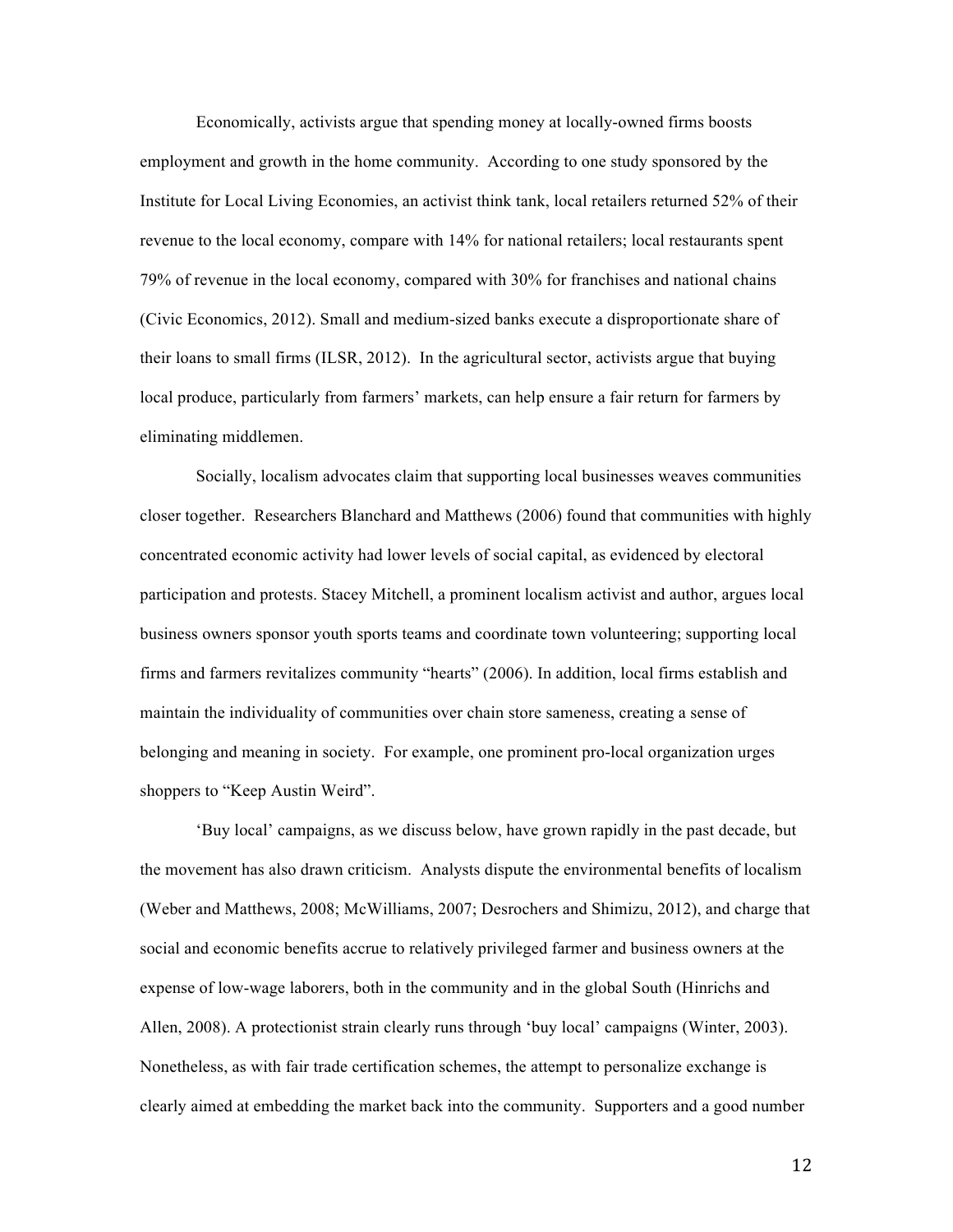of the leaders of 'buy local' campaigns have been drawn to the movement for ethical, not instrumental, reasons (interview notes). Their sincerity is key to the creating additional value for 'local' products and justifies placing 'buy local' campaigns along side other ethical consumption movements.

#### *Localism's Recent Growth and Organization*

Localism has deep roots in the United States (Ingram and Rao, 2004; Kurland et al 2012), but the movement's latest incarnation took shape in the 1990s. Three organizations, one concerned primarily with food and two others in support of local economies more generally, took the lead in creating markets for 'local' goods and promoting 'buy local' campaigns. These organizations, and their chapters, developed labels for affiliated sellers (see Figure 1).

In food and farming, 'buy local' began as a response to the rise of domestic factory-style farms, but has accelerated in tandem with increases in food imports to the US over the last decade (see Figure 2). Many small and medium-sized American farmers have struggled throughout the postwar years to compete with well-capitalized factory farms. A counter-culture to large-scale farming dates back to the 1970s, (Green 2008: 2), and limited government support for this market niche began as early as 1985 (Gray and Poston, 2006).

Support for localism in the food industry increased in the 1990s. The Kellogg Foundation awarded grants to campaigns that would encourage consumers to "Be a local hero, buy locally grown" (Hesterman, 2006). Kellogg support later helped launch the Food Routes Network (Francis, Poincelot, & Bird, 2006), an organization dedicated to reintroducing Americans to their food, encouraging consumer familiarity of foods' routes from farms to their tables. By 1999, Food Routes Network (FRN) expanded into a national organization to promote local food markets, largely via the 'Buy Fresh, Buy Local'.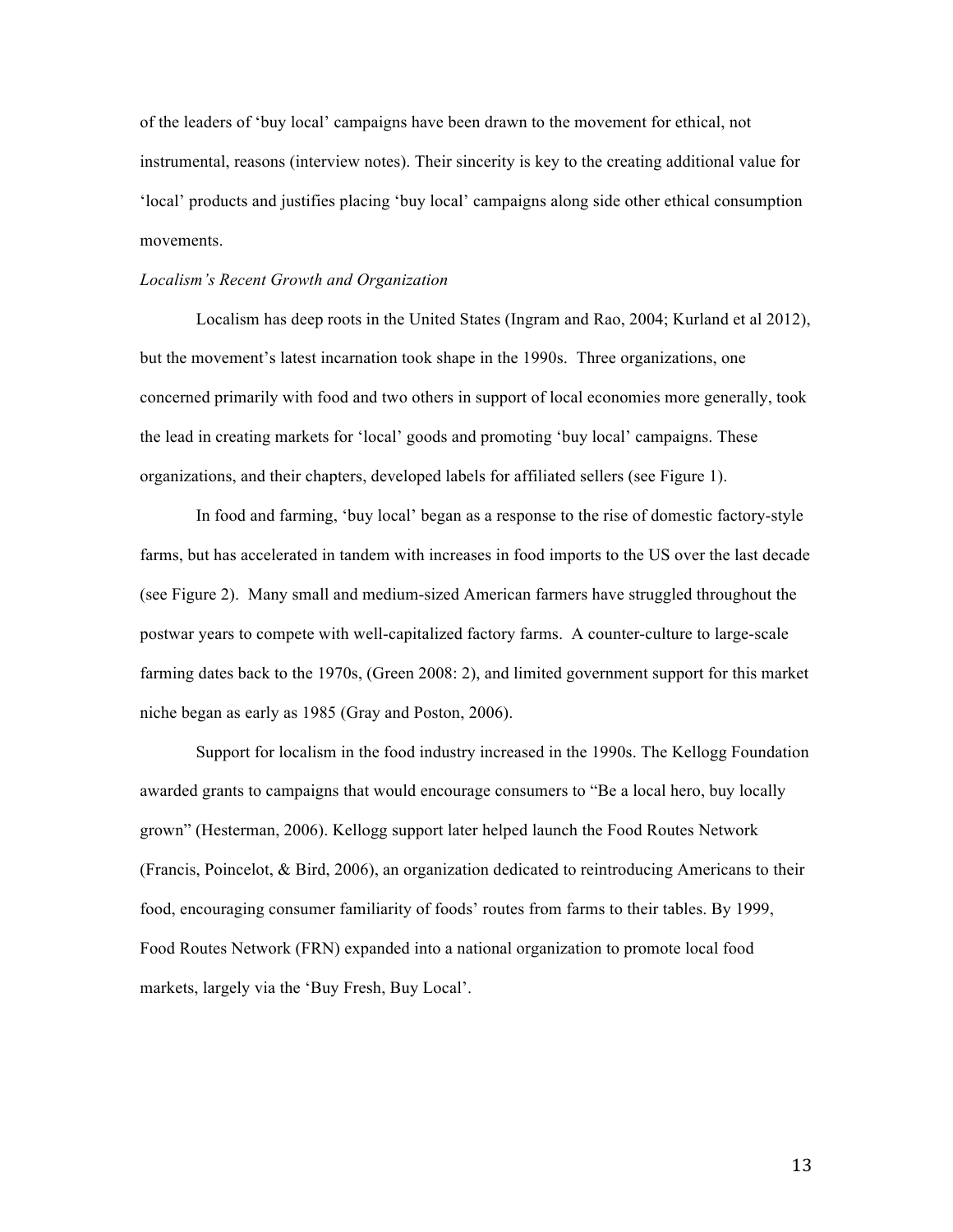Little more than a decade later, Food Routes counted a total of 78 "Buy Fresh, Buy Local" chapters in 24 states<sup>7</sup> Member farms and firms are authorized to use the 'Buy Fresh, Buy Local' logo, which was created and market tested by Food Routes (see Figure 1; also Hinrichs and Allen, 2002). Most members of 'Buy Fresh, Buy Local' chapters are farmers or restaurants. Leaders of the movement tend to emphasize economic gains (to farmers) and health benefits (to consumers) of buying local, though we found BFBL leaders increasingly concerned food justice and access to fresh food for poor consumers as well (interview notes).

During the same period of rapid growth of 'buy fresh, buy local' campaigns, supporters of locally-owned firms established two networks dedicated to promoting local sourcing and consumption, particularly (but not exclusively) in services and retail. One group of activists, led by an independent bookstore owner, set up an organization to protect the interests of local business owners in Boulder, CO. The resulting American Independent Business Association  $(AMIBA)$  grew to 70 independent business alliance chapters in 33 states.<sup>8</sup> AMIBA promoted independent, local firms in their communities through marketing initiatives like the "10% shift" (which asks people to shift 10% of their spending away from chain stores and to local businesses) and Independents' Day (a July  $4<sup>th</sup>$  promotion). BALLE, the Business Alliance for Local Living Economies, also supported of local ownership but added a triple bottom line philosophy that promotes the planet and people alongside profit (Hollender and Fenichell, 2004). Like AMIBA, BALLE was founded in 1998. BALLE's "Think Local First" campaign asks consumers to buy locally and business managers to source locally. BALLE's 78 chapters span 29 states, and represent more than 20,000 firms and organizations.<sup>9</sup>

 <sup>7</sup> http://www.foodroutes.org/bfbl-chapters.jsp#chapter-list (accessed 6/17/11)

<sup>8</sup> http://www.amiba.net/find-iba (accessed 6/17/11)

<sup>&</sup>lt;sup>9</sup> http://www.livingeconomies.org/netview (accessed 6/17/11)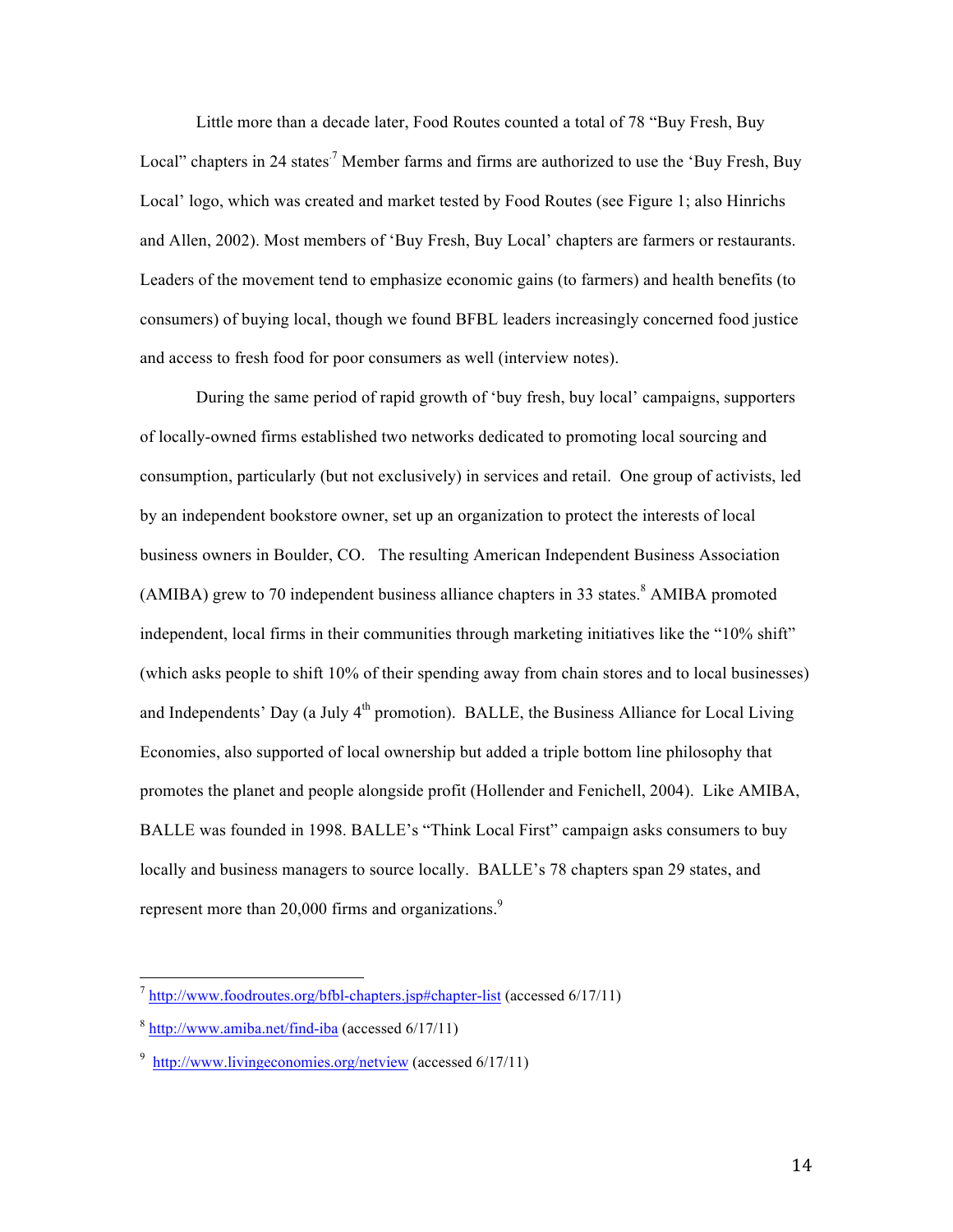How successful have these 'buy local' campaigns been? The market for 'local' foods has clearly taken off in the past decade. In 2008, according to US Department of Agriculture estimates, 'local' food sales totaled \$4.8 billion, accounting for 1.6% of the market for agricultural products in the country (Johnson et al, 2012: 2). Though just 5% of US farms were involved in the 'local' food market, the market has grown rapidly; direct to consumer sales of agricultural products, for example, grew from \$591.7 million in 1997 to \$1.21 billion in 2007 (Johnson et al, 2012: 7). In studies of consumers 'willingness to pay', researchers found a clear price premium for 'local' agricultural products over non-local but otherwise identical goods (Park and Gomez, 2011 see Figure 3).

Indeed, market growth and price premiums for 'local' foods attracted the interest increasing number of firms, including large corporations. If one measure of market success is imitation, 'buy local' campaigns have made a mark. The 'local' food market attracted the attention of large retailers who generally source globally: Walmart and other mega-retailers introduced 'local' food products in their grocery offerings, often marketing them aggressively. Walmart reported \$400 million in sales of 'locally grown' produce in one year (see Figure 4). These corporations, it is important to note, created their own standards for 'local' that were often undefined or much more broad than 'buy local' activists would recognize. Walmart's definition, within state borders, applies equally to Delaware (2,489 square miles) and California (163,695 square miles).

Outside of the food sector, metrics for the impact of 'buy local' campaigns can be elusive. Growth of membership in BFBL, AMIBA, and BALLE –in numbers of chapters and numbers of individual firm members – suggests that for-profit firms perceive some advantage from participating in 'local' marketing. In addition, BALLE and AMIBA both cite data from the Institute for Local Self-Reliance, a think tank promoted to preserving local economies, as evidence that 'local first' type campaigns increase sales at independently-owned local businesses (see figure 5).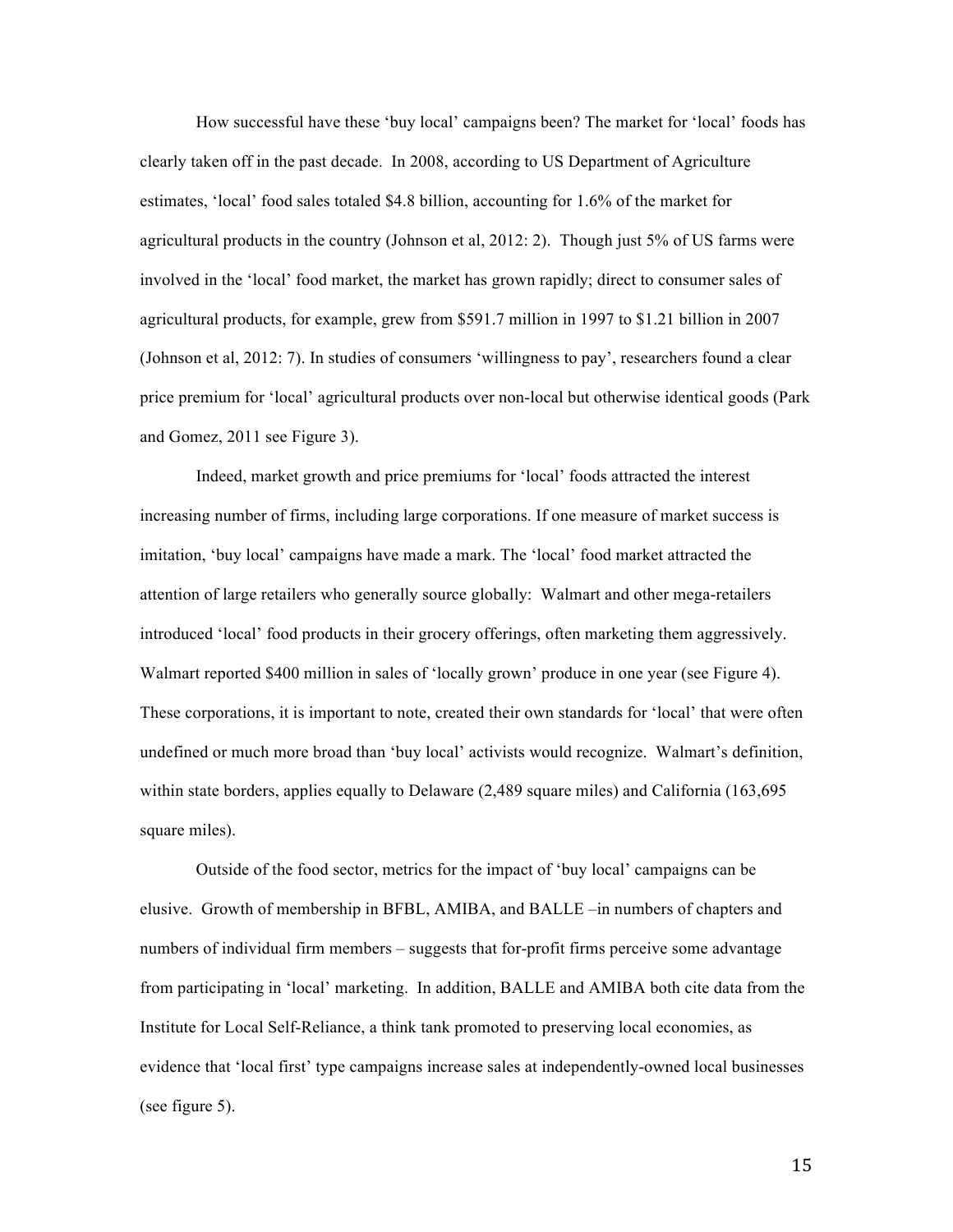Large corporations can sell 'local' products, but have a harder time passing themselves off as locally-owned, independent businesses. Nonetheless, a few have tried: HSBC markets its branches as 'the world's local bank', and Starbucks has introduced 'stealth' stores branded as 'The Roy St. Café' and ' $15<sup>th</sup>$  Avenue Coffee and Tea' (Mitchell, 2009; Tepper, 2012). American Express, the financial services firm, announced in 2012 that the corporation would partner with AMIBA to sponsor 'buy local' campaigns around the US

(http://about.americanexpress.com/news/pr/2012/amiba.aspx ). Though the co-option of 'buy local' movement beyond local foods seems structurally difficult, 'local-washing' and de-branding concerns some activists:

To be sure, Starbucks is responding to strain of public opinion that says local is better than global, small is better than big and independent is better than chain-owned. . . . . You can imagine where this un-branding campaign could lead. A little neighborhood burger place run by McDonald's? A little neighborhood hardware store owned by Home Depot? A little neighborhood five-and-dime operated by Wal-Mart? (Gunther, 2009)

As with Fair Trade, the success of 'buy local' campaigns attracted corporate interest. For Fair Trade, corporate interest held the promise of exponentially larger markets for ethically grown commodities, along with the risk that corporate pressure would undermine the organization's ethical standards. With 'buy local', corporate interest may benefit local food producers by increasing market size for their products. At the same time, large corporations could successfully define down the meaning of 'local', undermining the ethical legitimacy of the market. Moreover, corporate interest and potential co-option directly threaten much of the non-farm contingent of the 'buy local' movement. Risks are particularly high from low price big box retailers, like WalMart. None of our respondents saw much potential in WalMart's entrance into 'local' food marketing:

I think it's first of all we can be pretty proud – if Wal-Mart is doing that, then we must be doing something right (laughs). Because they feel like they need to compete with the local food movement. That's a huge achievement. But beyond that, I don't think anybody has any illusions that Walmart is really going to transform itself into some kind of locally based business; it's still, what, the biggest grocery sales corporation in the world? And they may have some token local food at different stores, but what they're really doing is using that as some kind of loss leader to get you in the store and sell you a bunch of stuff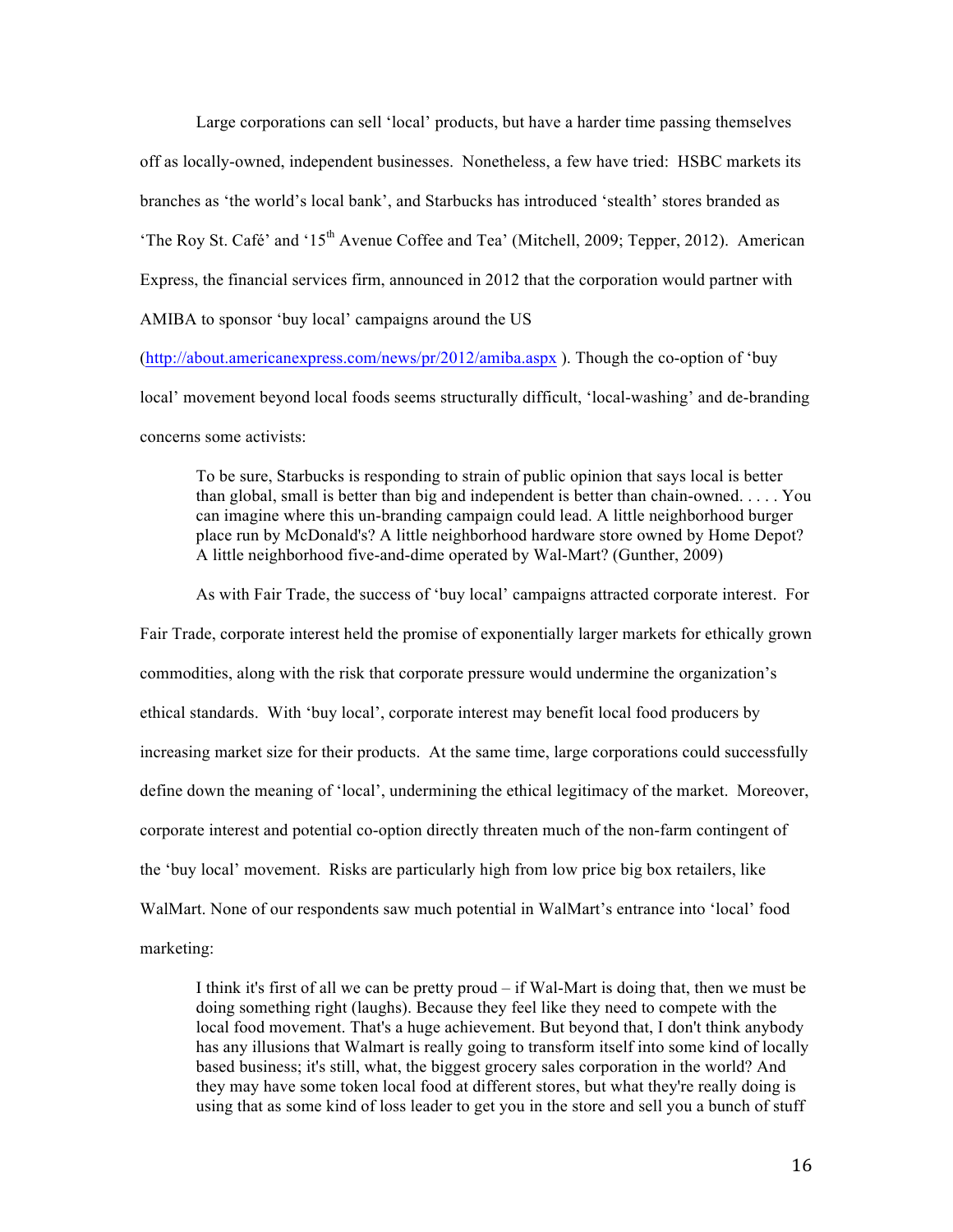that comes from all over the place and is highly processed. So no one, I don't think anybody in our community is excited about it, except for the symbolism that even Walmart has to pay attention to its geographical sources now (Respondent F3).

Given the risk of co-option and the desire to maintain legitimacy with consumers in this new market, should 'buy local' advocates close ranks, and settle on a clear and defensible standard for what is 'local'?

## **IV. What is 'local' for 'buy local' leaders?**

As the market for 'local' goods expanded, and more corporate players entered with their own 'local' standards, some activists report a need for the 'buy local' community to converge on a common definition for what is 'local'. Each of the three national organizations highlighted in this study suggests criteria for membership, including independent ownership (defined by AMIBA as majority owned by people living within the community) and local management (franchises, which may locally owned, are not locally controlled and thus ineligible for 'buy local' campaigns).

However, national organizations do no monitoring of chapters' members. In fact, one chapter included the local Walmart store as a member: its leader, also the leader of the Chamber of Commerce chapter, argued that Walmart should be considered 'local' because the store employed people and paid taxes in his community (Respondent A10). In another state, a leader of a 'buy fresh, buy local' chapter reported that some of her members offered imported products for sale:

[At farmers' markets], people will bring in food that was bought wholesale and they will resell it. It's misrepresentation . . . . We're trying to convince the [farm stands] that you're way more authentic, you're supporting your local economy more, if you source locally. Sometimes it's a hard sell (Respondent F8).

Rather than revoke 'buy fresh, buy local' memberships, this leader tried to work with transgressors.

In addition to lax monitoring of accepted standards, interviews with 'buy local' leaders unearthed great disparity in understanding of the definition of 'local'. In fact, our 39 interviews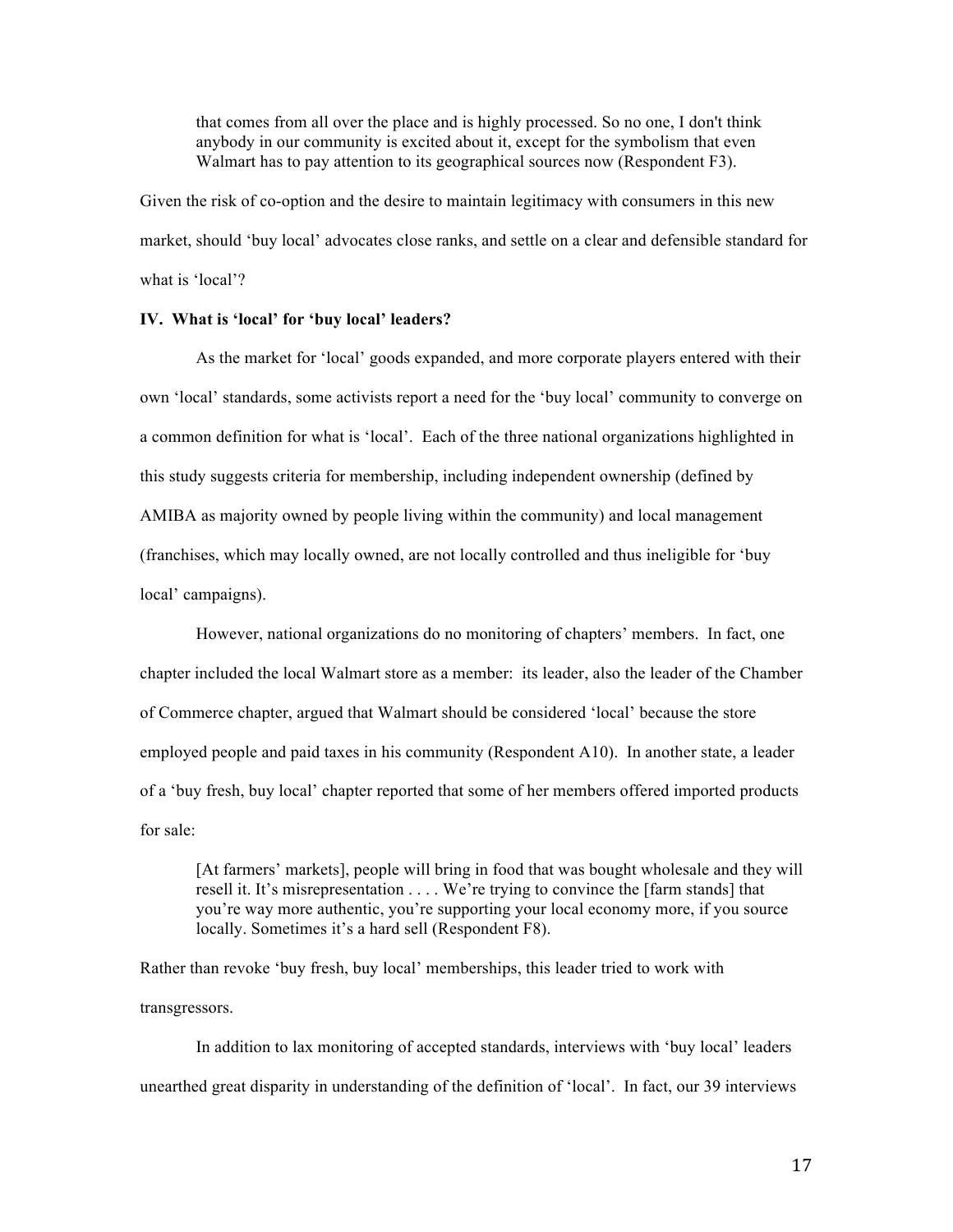revealed five families of definitions for the term (some respondents identified with more than one of these 'local' logics).<sup>10</sup> Below, we identify the five families of definitions for 'local', and discuss the challenges involved in harmonizing them.

## *1. Political/ measured on a map*

The most common way activists defined 'local' was via existing political boundaries, and /or distance in miles (often, 100 miles). In most cases, these definitions had been formally adopted by the board of the 'Buy Fresh, Buy Local", AMIBA, or BALLE chapter. One advantage of these definitions was apparent clarity and transparency: whether a product or business was be considered 'local' could be confirmed by looking at a standard map.

However, this family of standards for 'local' was less clear than it seemed. 'Buy local' organizations that adopted existing political boundaries as their standard for 'local' chose various demarcations, including state boarders, county lines, federally-defined scenic area designations, and metropolitan statistical area groups. The result was a high degree of heterogeneity for 'local': some organizations promoted firms within a (small) city; others encompassed entire states where 'local' encompassed firms several hours' drive away from each other. In addition, since domestic political boundaries separated people on one side of a map line from neighbors on the other side of the line, political definitions of 'local' could seem arbitrary, and bump up against market or social conditions. As one leader reported: "if you are in Philadelphia, there are multiple state boundaries, and multiple counties, within that given region"(Respondent B4).

Several leaders reported their organization had expanded their definition of 'local' to let in near neighbors. These and others adopted a standard for 'local' that augmented political demarcations with distance in miles: "100 miles", "30 miles as the crow flies" or "within 50 miles of the state border" (respondents A1, A4, A9, B13). These standards, like definitions of 'local'

<sup>&</sup>lt;sup>10</sup> 214 interview targets were selected randomly from website lists of chapter leaders; 37 agreed to participate and we interviewed 25 of them, a response rate of 12%. We also interviewed an addition twelve leaders, who we identified as key leaders of the 'buy local' movement. Interviews were recorded, transcribed, and coded with NVIVO. Interview protocol is available from the corresponding author.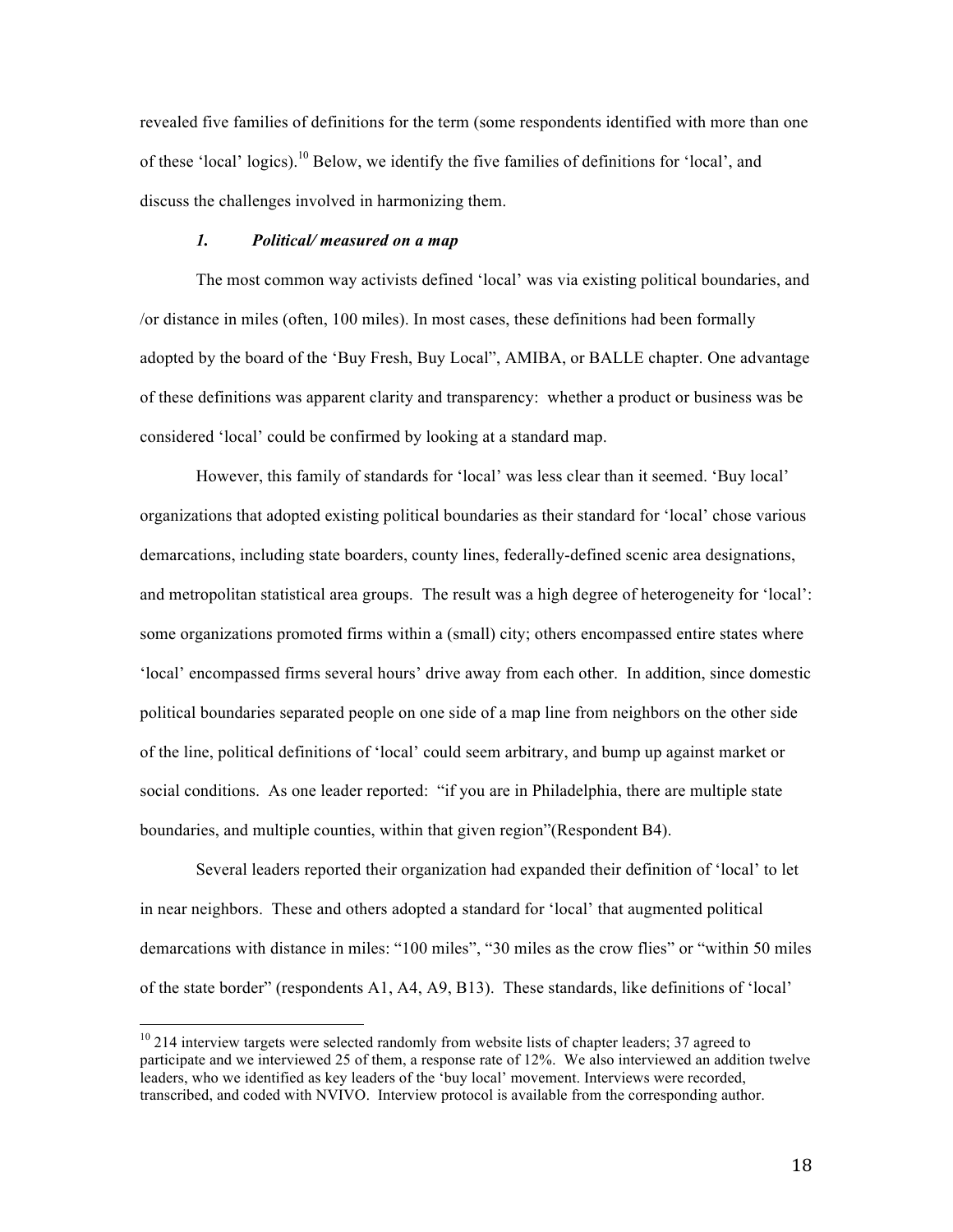based on mileage from the point of production to the point of sale, seemed clear but would be difficult to monitor. Moreover, since many groups aimed to change local policies, including producers from different states or counties could undermine policy objectives.

## *2. concentric / relative understandings*

Though their organizations may have formally adopted a clear, political/geographic standard for local, several leaders reported a more relative understanding of the term. In general, they argued that closer was better than farther: "We're trying to encourage people, if they can't support a locally-owned business in our community, to buy from our neighbors. For example, there are no locally-owned grocery chains [in our defined area]. The nearest grocery chain is based 85 or 90 miles away. But we'd consider them local" (Respondent A6). This group of respondents favored a concentric definition of 'local'. These leaders realized that sourcing locally is not always feasible: "In terms of food, we try to get people to buy in Massachusetts, and then we'll go from Massachusetts to New England. And we can get a lot – right now, 5% of our food comes from Massachusetts. But if you include New England, we can probably get that up to 20%" (Respondent B6). The leader of one 'buy local' organization described 'local' as aspirational:

If you were looking at it as a continuum – being able to purchase things that were not only sourced locally, but completely produced locally, would be absolutely the best. And absolutely the worst would be just buying it online or through a catalogue, sourcing it so that it is totally outside of the community and no benefit comes to the community (except for the fact that the goods arrived) . . . . It's like everything in life there is hardly anything that is totally black and white (Respondent B15).

This view of 'local' resonated with many activists, and made sense for a movement that adherents insist must adopt positive and non-threatening messages to be successful.<sup>11</sup> The concentric view of 'local' seemed consistent with the mindset of AMIBA's "10% shift", which asks consumers to make marginal changes in where they buy. Despite the popularity of the concentric understanding of 'local', creating movement-wide 'buy local' standards based on this

<sup>&</sup>lt;sup>11</sup> Add footnote with  $#$  of respondents who mentioned positive/ non-threatening.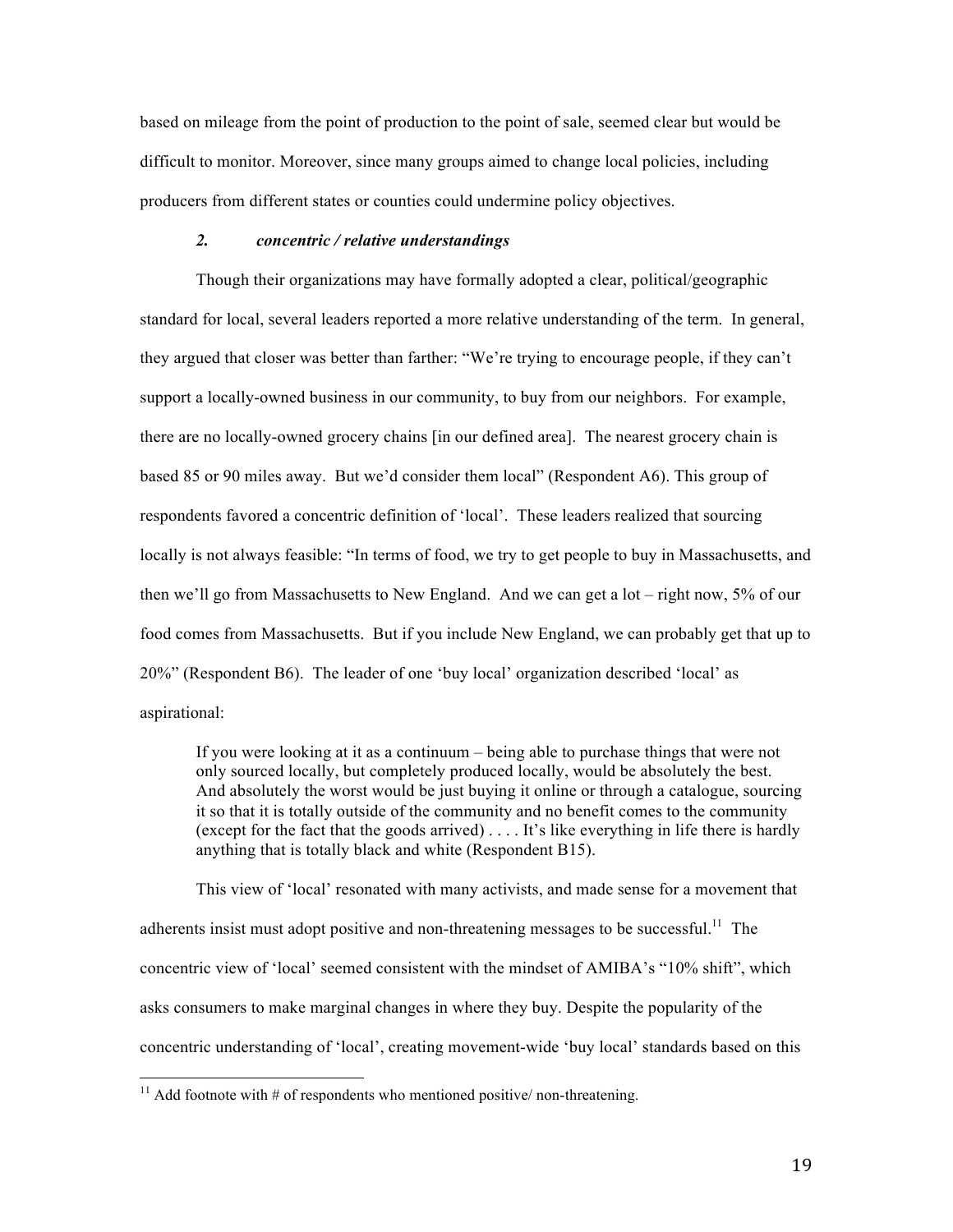logic could prove troublesome. Responsible fishing certification schemes have adopted a 'green – yellow – red' system to get beyond the simple black and white judgment most standards offer. But for 'local', a concentric understanding would be a massive challenge to codify (as production varies geographically) and even more difficult monitor.

## *3. ecological/ food shed based definitions*

Eight of the 38 'buy local' leaders thought the definition of local should be based on

ecology, and in particular, on watersheds or food sheds:

People are really trying to think more about food following the watersheds model. And, it makes sense – it just doesn't make sense to regulate the food that's grown within a mile of each other in very different ways just because you are across state boundaries. (Respondent F4)

All but one of these respondents were 'buy fresh, buy local' leaders, indicating that local

food advocates were more concerned with water and food ecology than 'buy local' advocates more generally. An emphasis on the natural environment, for many non-food localism advocates, was no more important that the perceived social and economic benefits of localism:

So, environmentally it makes more sense to shop at something that's geographically situated in our locale but you have to realize you know that most of that money is going out of the community and of course most of the stuff they're bringing in is imported. It's on the outside edge of what local means (Respondent A8).

As with organic foods, local food advocates who emphasized preserving the natural

environment could calculate that maximizing market share via partnering with non-local mass

retailers, would maximize their goals. Though none of our respondents reported favorable views

of (discounter) Walmart's forays into the 'local' market, one respondent did consider other,

higher-end national firms as potential partners (Respondent F5). Given the emphasis throughout

the 'buy local' movement on small scale production, a schism separating local food producers

from 'buy local' networks like AMIBA and BALLE (which represent many small retailers)

seemed unlikely. However, the fervently held views of the minority of ecologically-motivated

activists suggests that converging on a single standard might be difficult.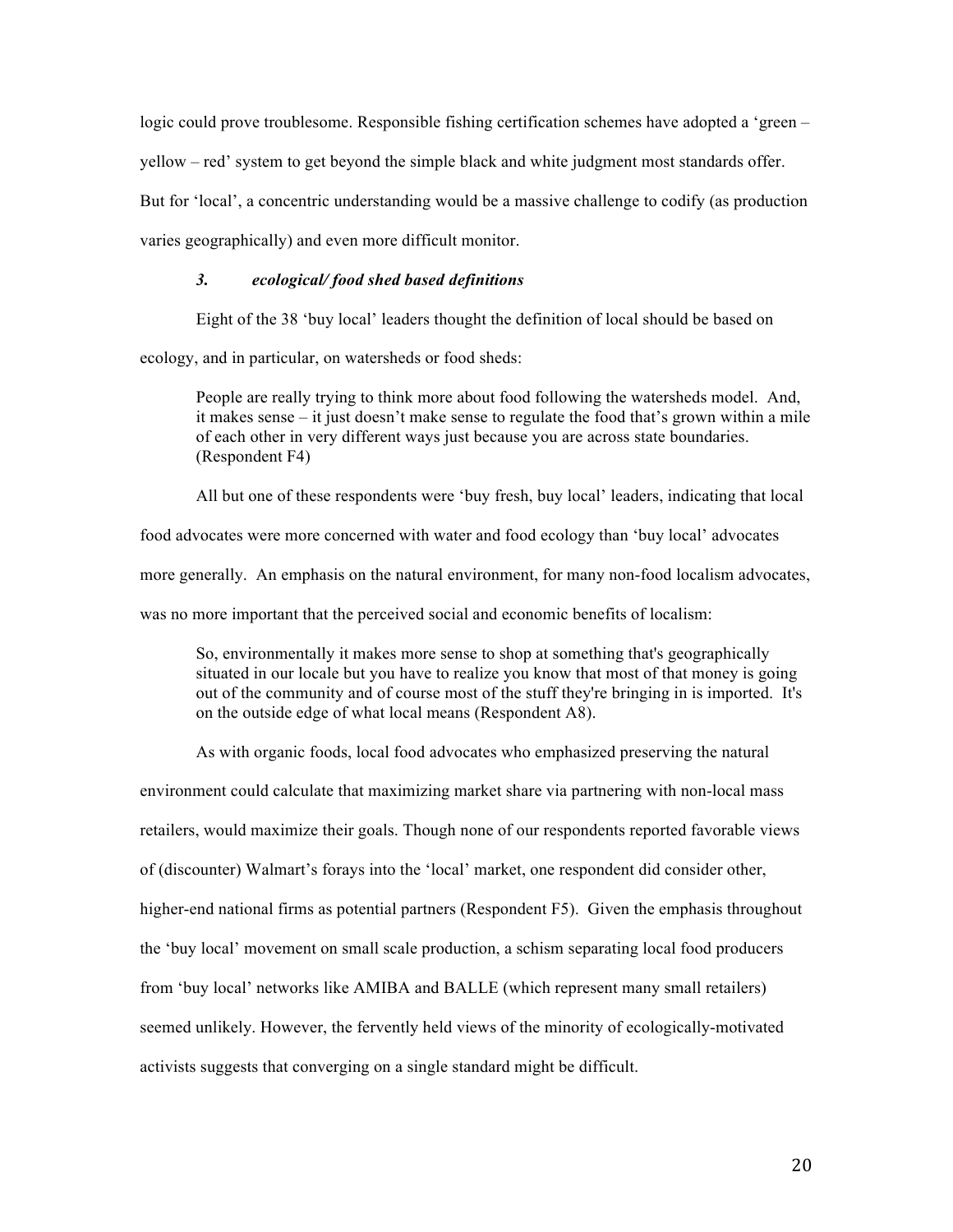## *4. relationship/ story-driven commerce*

If local food activists believed 'local' standards should be rooted in the physical environment, a few non-food localists advocated for a social definition of the term. These 'buy local' advocates echo reports of 'Fair Trade' activists who aimed to forge personal connections between farmers in the global South and rich world consumers: commerce, in this view, was appropriate when specific people, who know each other, benefit from the exchange:

I also look at food – how does it get to me? For example, I have wild salmon that's caught in the Copper River in Alaska in my freezer. I consider that local, for an interesting reason. The person who catches the salmon is the sister of a guy who lives in our town. And the guy in our town does a salmon sale every year. Has his kids deliver it. His kids are all involved in choir, and music programs, and they use it as a fundraiser for the kids to go to choir camp or on a music trip. There's a story, a local story, behind it. (Respondent B10)

Though only two of 39 respondents volunteered a relationship-based definition of 'local', the connections approach pervades the movement. A workshop on local, sustainable farming provided another example: the lunch caterer recited where she sourced the bread (naming a local bakery), the ham (a nearby hog farm), the lettuce (identifying the farmer). She then explained that the spices for the salad were not grown locally, but passed local muster because she bought them herself from an outdoor market in Paris.

Clearly, a relationship-based definition of 'local' defies codification; adherents to this position would likely push against a focus on standardization and arms-length transactions that certifications enable.

## *5. moral and just*

A final definition of 'local' articulated by a few advocates centered on moral calculations. All 'buy local' advocates shared an assumption that the products they promoted were more ethical than typical offerings in large corporate stores and chain restaurants, but a small a subgroup of respondents explicitly incorporated a moral component into their definitions of 'local':

So it boils town to, for me, "is the farmer getting a fair price?' But it's not that simplistic. It also has to do with, what does the supply chain look like? How far [are the animals shipped]? Is it appropriate?" (F5)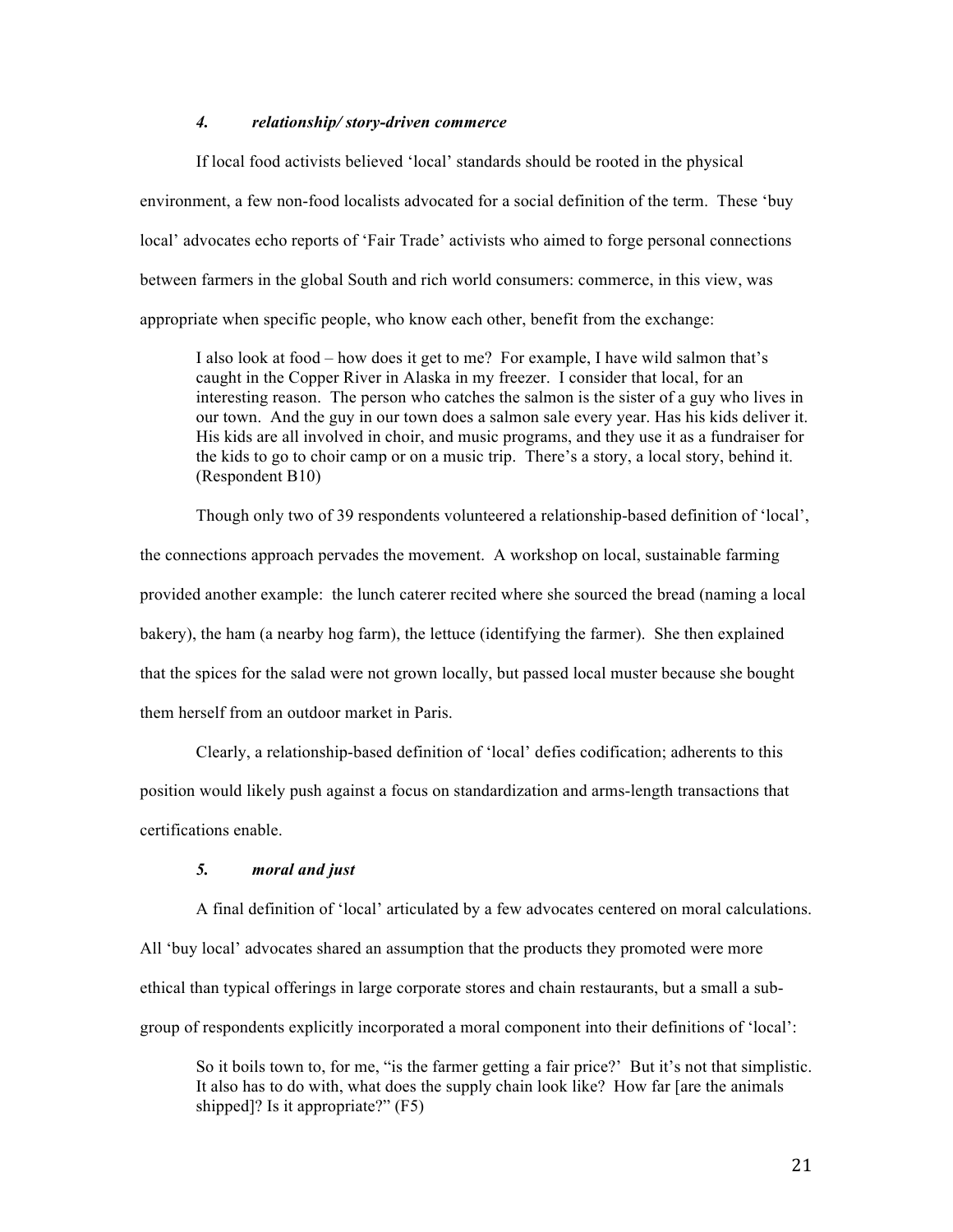Some people say as long as it's within a day's drive. But you know I don't consider the CAFO [concentrated animal feeding operation, or factory farm] that is 3 miles down the road that won't allow you to come in and even look at the animals to be local." (Respondent F3)

Other respondents mentioned that consumers need to consider labor condition for workers (in Fair Trade certified products (Respondent B12)) and the carbon footprint of goods (because if a local manufacturer "may not have the greatest environmental practices in place, there's a lot of things to consider there") (Respondent B5). Given the big tent mentality of the 'buy local' movement, prioritizing the movement's values in order to determine a common standard for 'local' – never mind settling on specific metrics amenable to monitoring – could threaten to divide the movement.

## **V. Conclusions: Harmonization of 'Local'?**

*If you're organizing around 'local', particularly local food, but also local businesses of any kind, you have to know what that means. And there is no meaningful concept or model that I'm aware of that helps define that, because they're all over the place (Respondent F3).*

*When it comes to what is 'local'? -- that's where there needs to be flexibility by the local groups. . . . So that's something we feel is a decision that needs to be left up to the local community (Respondent A13).*

The 'buy local' movement faces a dilemma: some leaders argued that the movement must standardize its definition of 'local' in order to increase its impact on markets and policy. As the size of the 'local' market grew, and corporations like Walmart and Starbucks scrambled for a share using standards much different (and weaker) than those of most activists, 'buy local' advocates feared co-option of the movement. As with other 'ethical' products, success in creating a new market risked delegitimizing the market. In theory, harmonizing activists' standards for 'local' could help pre-empt co-option and reinforce a clear idea of 'local' in the minds of consumers.

Other activists believed local organizations needed the freedom to identify their own communities, and create their own (non-standard) definitions of 'local'. Though 'buy local'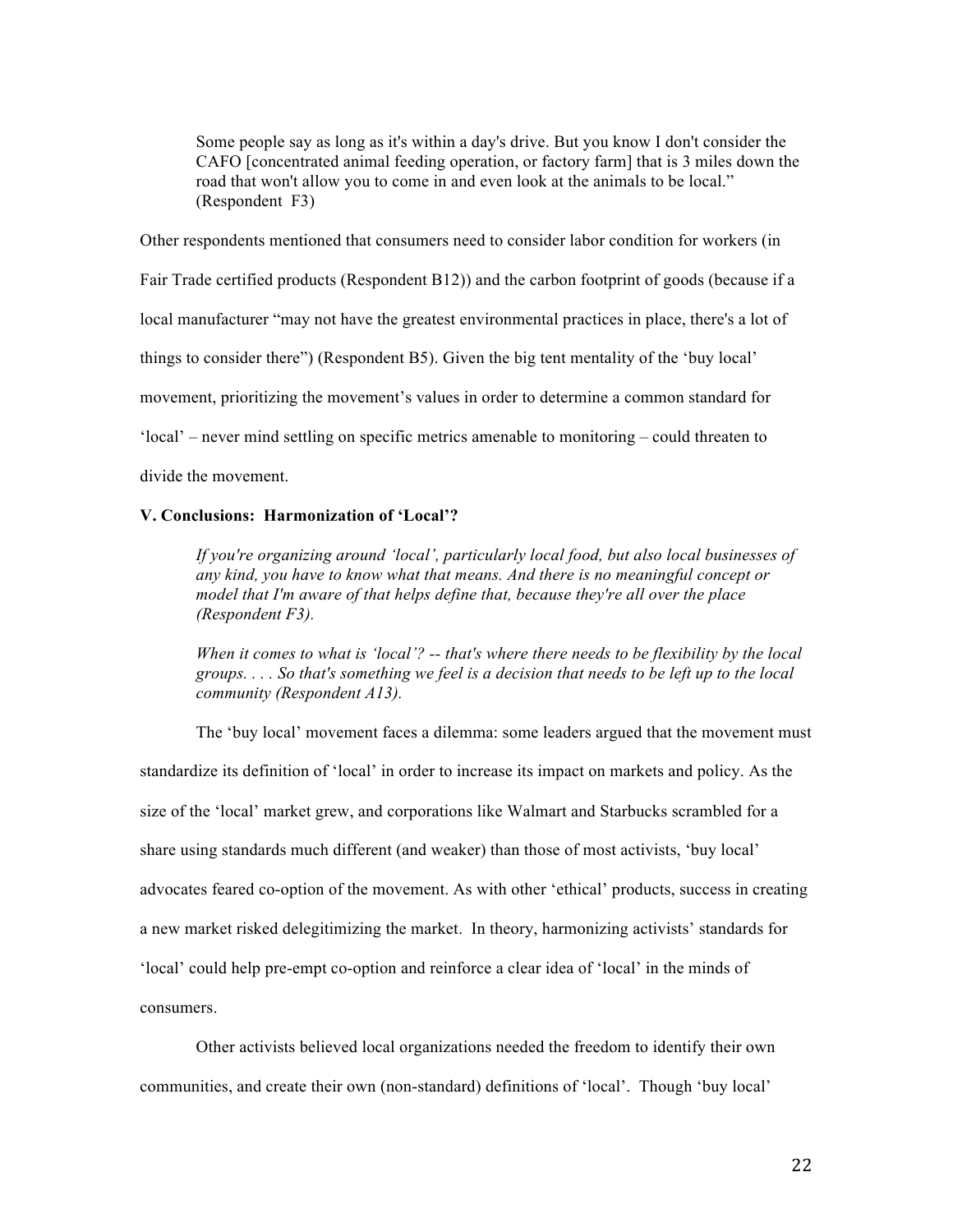advocates shared many values, individual activists differed in the priority they placed on the social and environmental goals. Given the loose organization of the three (at times competing) 'buy local' networks in the US, finding consensus on standards for 'local' that were both clear and amenable to monitoring would be difficult. As with US organic certifications and fair trade standards, a process to harmonize standards risks defining down the ethical standard – omitting or softening the environmental, social, and moral criteria contained in the existing, competing standards. Would such a tradeoff make sense?

One benefit of adopting clear standards for 'buy local' advocates could be clarity in the market, and in particular, transparency for consumers of 'local' goods. At present, it remains unclear whether and how much the existence of multiple, competing standards (including industry-sponsored standards) confuses local consumers and depresses demand for 'local' goods. The market for local products continues to increase in share and value, and despite advocates fears of co-option, few reports of 'local-washing' or local counterfeiting exist. Do shoppers believe the 'local' goods at upscale farmers' markets are equivalent to 'local' produce at Walmart, and if so, is big box retailing eroding the price premium in 'local' markets? Further research is needed on this question.

However, we note that the position of 'buy local' advocates and producers is materially different from producers of 'fair trade' goods and environmentally responsible goods from developing countries, who are geographically disadvantaged. Unlike fair trade and FSC producers, 'buy local' producers live in their potential markets. They may be less powerful than big box retailers, national restaurant chains, and factory-style farms, but 'buy local' advocates are not without resources to communicate to consumers. They have more strategic options than farflung, marginalized producers of 'ethical' products.

Moreover, by virtue of this proximity to their market, 'buy local' advocates are in a better position to differentiate their products. One mechanism for this would be to adopt and communicate higher than typical environmental or social standards ("chemical free", or 'picked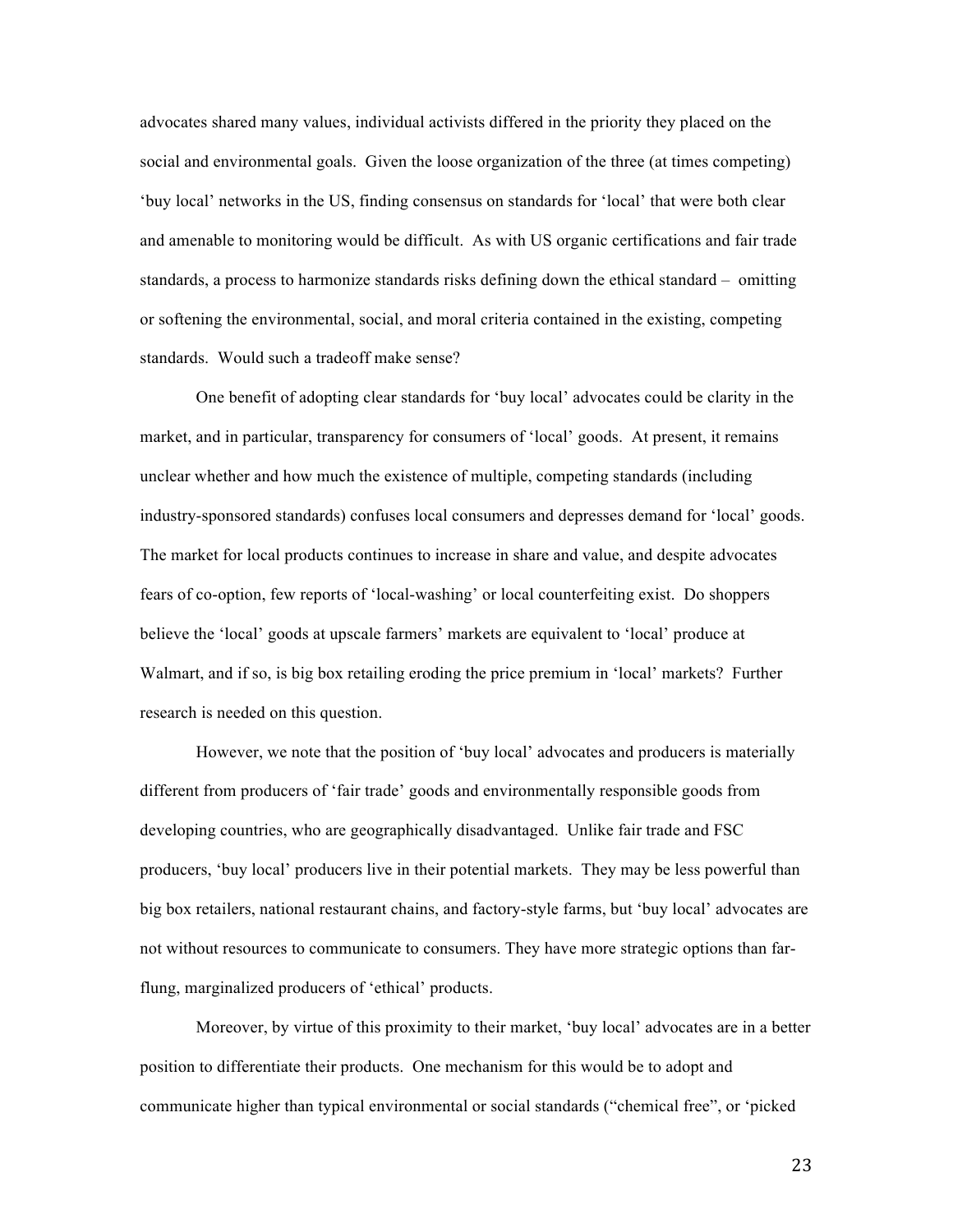by workers paid a living wage', for example). A second mechanism for differentiation, stressed more and more by 'buy local' advocates, highlights the experience attributes rather than the credence attributes of local products. Advocates stress how singular it is to eat at a diner known for the world's biggest pancakes, or to benefit from the tailored service provided by an independent bookseller, or to enjoy the sweetness of the corn picked yesterday at Landis Farm. While this kind of product differentiation may provide a lasting basis for competitiveness, it also removes or obscures the 'ethical' component of the transactions.

A second potential gain from clear standards could be, for food producers, access to large retailers who distribute the lion's share of the country's food. Farm shares and farmers' markets do not offer the convenience or selection consumers have grown accustomed to from large retailers; some potential 'local' consumers might pay a premium for 'local' goods, but only if the logistics are not daunting. Just as for fair trade coffee and cacao farmers, big box outlets could be tempting to some 'local' producers. Alternative market channels for small farmers are risky, can be emotionally draining (Hinrichs, 2001), and demand marketing talent that may not be in the skill set of many excellent farmers. However, our interview data suggests that leaders of 'buy local' campaigns remain highly suspicious of large retailers, perhaps with good reason. Just as partnership with global retailers has led developing country producers to neglect their second order priorities, like supporting small firms (Hatanaka et al 2005), harmonizing standards for 'local' would likely diminish the importance of components of 'local' beyond geographic proximity. Given that many 'buy local' producers and advocates seem primarily motivated by desire reconnect communities, harmonizing standards to lower transaction costs and facilitate arm's length trading in mass retail stores seems counter to many activists' goals (see also Guthman, 2008).

Finally, harmonizing standards for 'local' might foster the 'buy local' movement's political goals. Proponents of localism aim to influence US policy at the municipal, state, and federal levels to level the playing field for local independent businesses and to foster the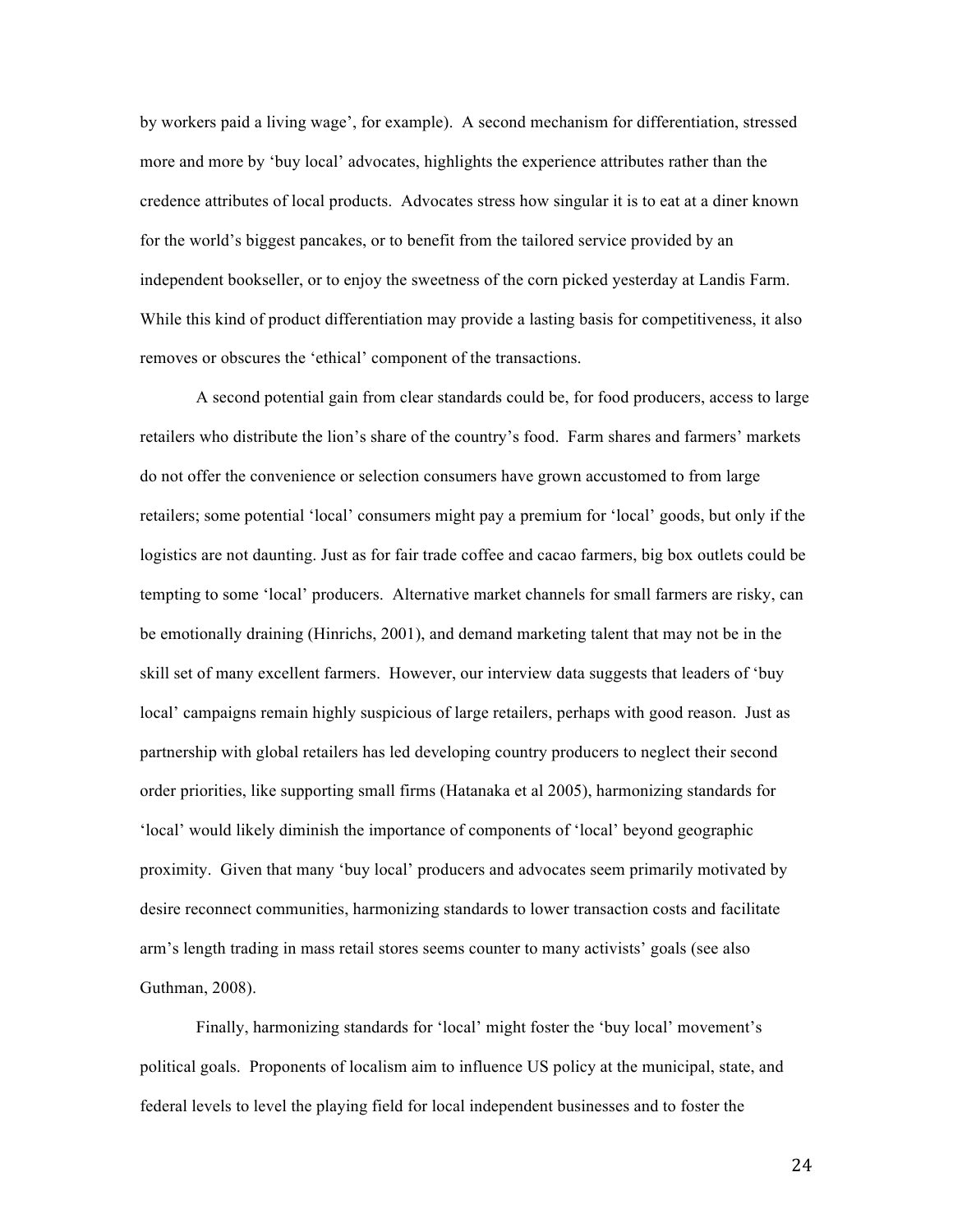development of local food systems (interview notes). These policy goals include preferential government purchasing programs, the reduction of tax abatements for large retailers, and lowered levels of regulation for some local firms. In the 2011 Food Safety Bill, for example, local food activists lobbied for an exemption from onerous safety procedures and inspections for 'local' firms. In the final text of the law, the exemption applied to firms selling food within their home state and/or within 400 miles of their location (Johnson et al, 2012). As shown above, this definition would satisfy few activists outside of large mid-western states. Nonetheless, 'buy local' advocates may find it strategically advantageous to harmonize their definitions of 'local' in certain policy debates. But the experience of the organic movement suggests that a stateregulated, politically defined labeling scheme would be susceptible to co-option by powerful corporations.

In the end, maintaining multiple, somewhat amorphous standards for 'local' may be to the 'buy local' movement's advantage. Where one critic might see a lack of transparency, another might see the benefit of such flexible institutions for evolving social movement. Ratcheting up standards, beyond merely geographically 'local' toward a moral understanding of 'local' may prove easier with more fluid institutions.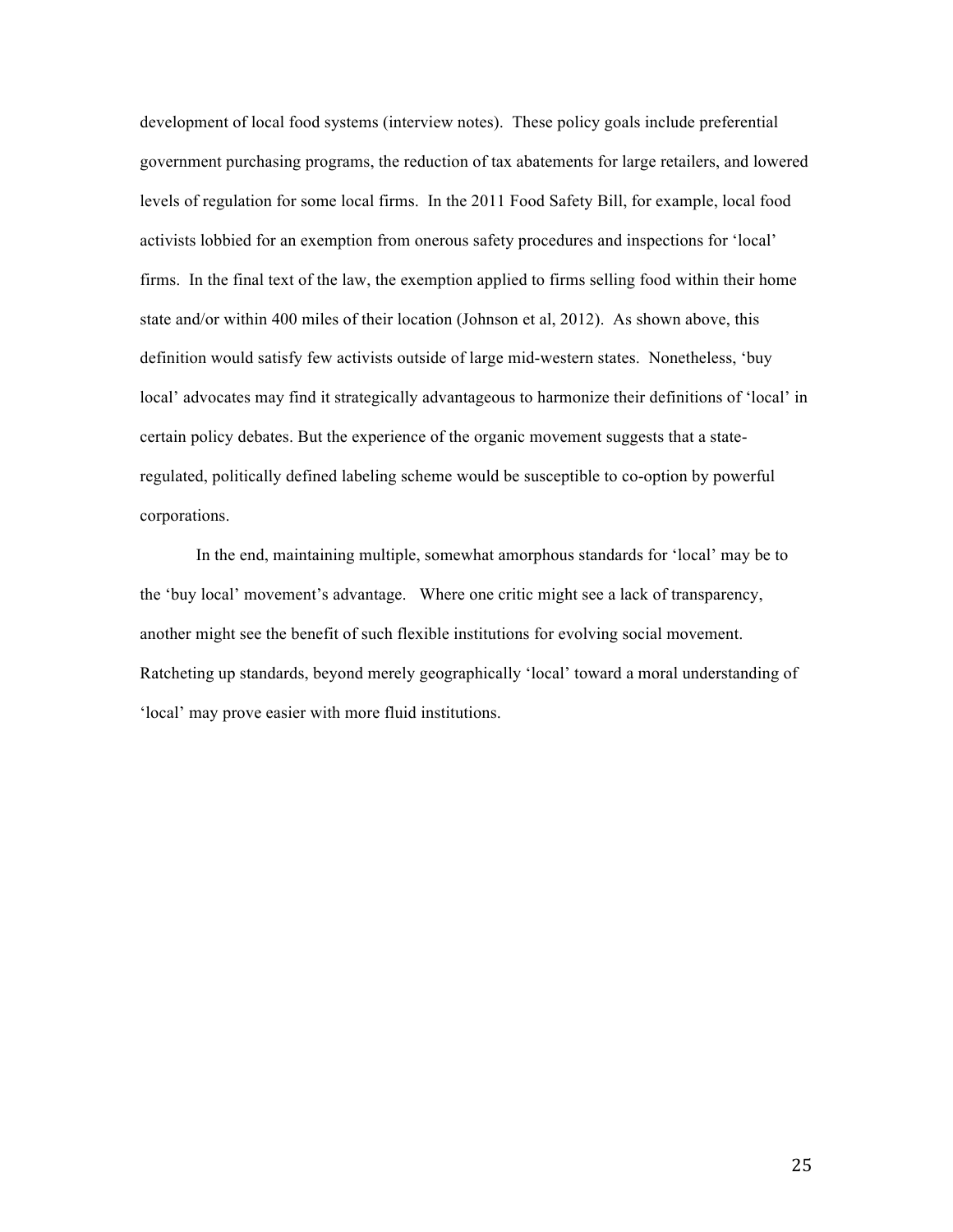

**Figure 1: 'Buy Local' Labels and Certifications from Food Routes, AMIBA, and BALLE**

**Figure 2: Share of Imported Food in the US, by Value**

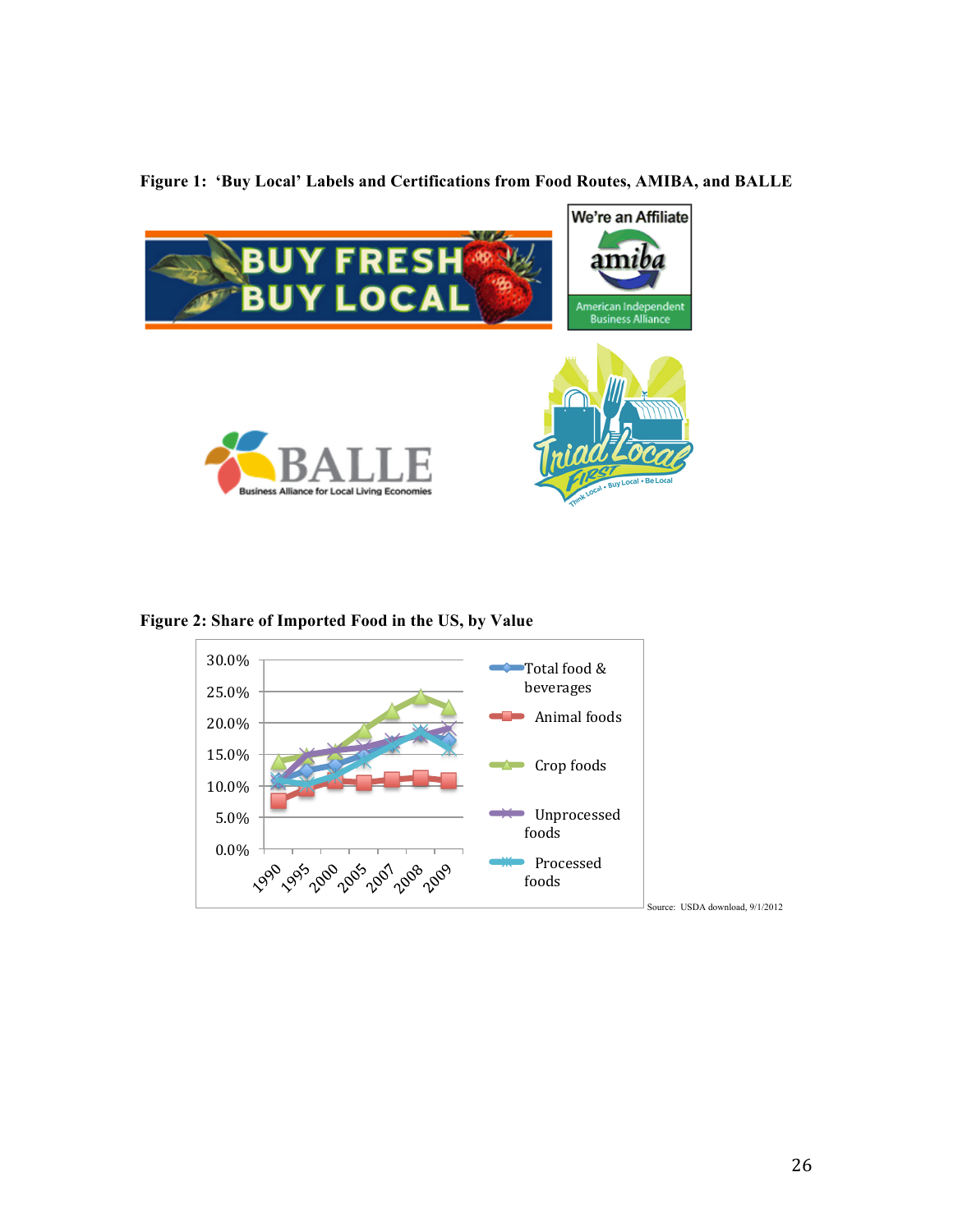|                                | % Premium |
|--------------------------------|-----------|
| Colorado potatoes              | 9         |
| Ohio Strawberries              | 27        |
| Michigan greens                | 36        |
| South Carolina produce         | 27        |
| South Carolina animal products | 23        |
| Florida fresh produce          | 50        |
| PA applesauce                  | 31        |

# **Figure 3: Willingness-to-Pay Price Premiums for 'Local' Products**

Source: Martinez, 2010.

| <b>Store</b>   | <b>Definition of 'local'</b>                                 | <b>Extent of 'local' marketing</b>                                                                                                                                     |
|----------------|--------------------------------------------------------------|------------------------------------------------------------------------------------------------------------------------------------------------------------------------|
| Walmart        | Grown and available for<br>purchase within state<br>borders. | \$400 million in locally grown produce. During summer<br>season, locally-sourced produce accounts for one-fifth<br>of produce available.                               |
| Whole<br>Foods | 'locally grown' – less<br>than seven hours by<br>truck       | \$100M low interest loans to small scale local producers                                                                                                               |
| Kroger         | Not defined                                                  | Local produce sourced in June, July, and August. Field<br>inspectors examine produce in fields near store to<br>ensure quality and sanitation guidelines are followed. |
| Safeway        | "Regional" growing<br>partners                               | Reported as part of CSR accounting                                                                                                                                     |
| Meijer         | Not defined                                                  | 30 percent of produce are local during peak season.                                                                                                                    |
|                |                                                              | Course Dark and Gamer 2011                                                                                                                                             |

# **Figure 4: Selected Large Retail Sellers of 'Local' Foods**

Source: Park and Gomez, 2011.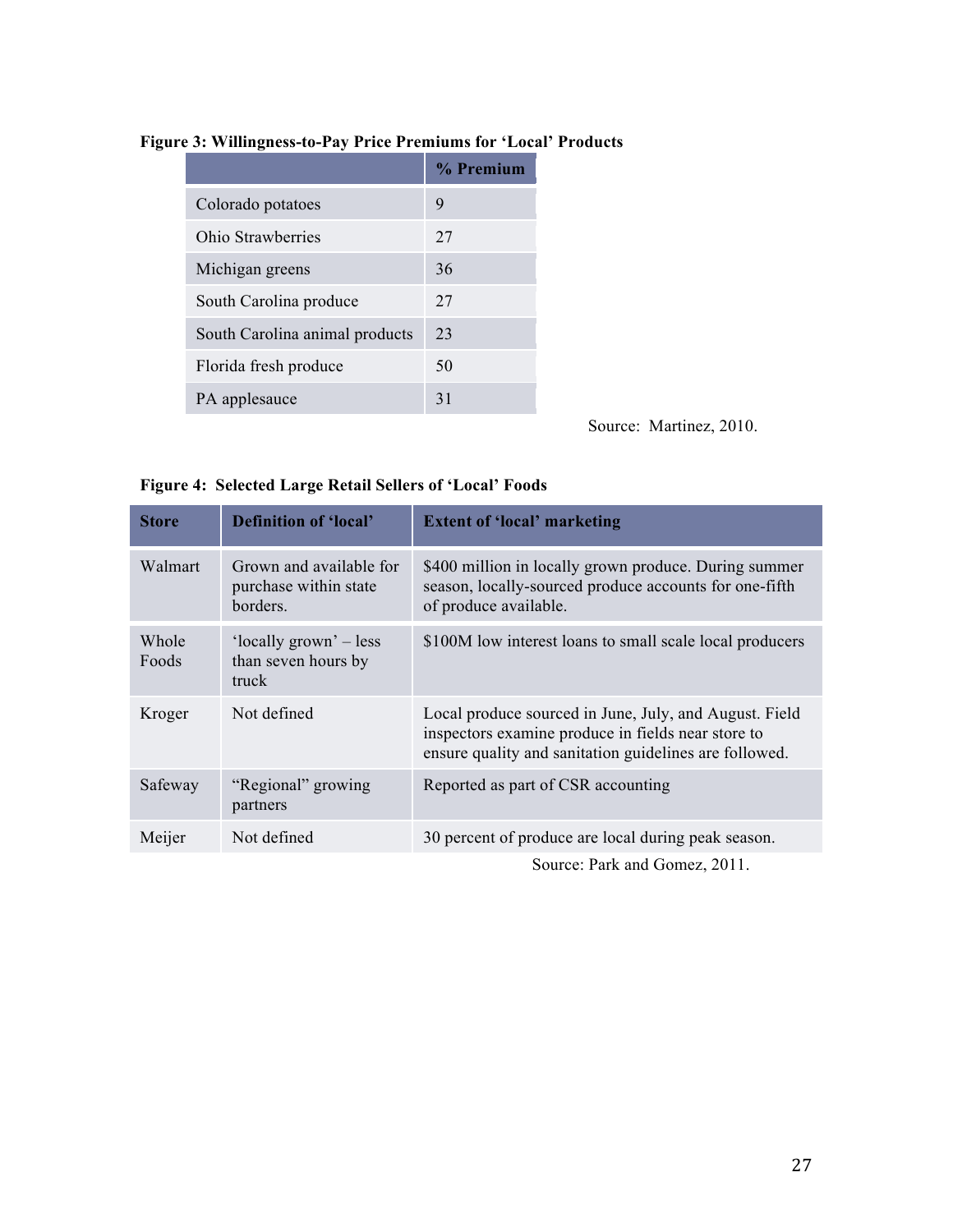

Source: Institute for Local Self-Reliance, 2011.

- Abbott, K, and D. Snidal (2008) "The Governance Triangle: Regulatory Standards Institutions and The Shadow of the State" in *The Politics of Global Regulation*, Walter Mattli and Ngaire Woods, eds. Princeton University Press.
- Allen, P (2010) "Realizing justice in local food systems" Cambridge Journal of Regions, Economy and Society. 3:2, pages 295—308.
- Allison, Melissa (2012) "Questions remain about organic foods grown in China". *Seattle Times,*  January 7, 2012.
- Bartley, T (2010) "Transnational Private Regulation in Practice: The Limits of Forest and Labor Standards in Indonesia". *Business and Politics* 12:3.
- Bauer, H, D. Heinrich, and D Schafer (2012) "The effects of organic labels on global, local, and private brands: More hype than substance?" *Journal of Business Research.*
- Blanchard, Troy and Todd Matthews (2006) "The Configuration of Local Economic Power and Civic Participation in the Global Economy". *Social Forces,* 84: 4.
- Born, B. and Purcell, M. (2006) "Avoiding the Local Trap Scale and Food Systems in Planning Research" Journal of Planning Education and Research. 26:2, pages 195—207.
- Brown, K (2011) "Interaction Ritual Chains and the Mobilization of Conscientious Consumers" *Qual Sociol* 34: 121-141.
- Cashore, B (2002) "Legitamacy and the Privatization of Environmental Governance: How Non-State Market Driven (NSMD) Governance Systems Gain Rule-Making Authority". *Governance: An International Journal of Policy, Administration, and Institutions,* v 15, n4, 503-539.
- Cashore, B, G Auld, S Bernstein and C McDermott (2007) "Can Non-state Governance "Ratchet Up" Global Environmental Standards? Lessons from the Forest Sector." *Review of European Community and International Environmental Law* (RECIEL) 15.2: 158-172
- Clifford, Stephanie (2010) "Wal-Mart to Buy More Local Produce". *The New York Times,* Oct. 14, 2010.
- Coit, M. (2008) Jumping on the next bandwagon: An overview of the policy and legal aspects of the local food movement" J. Food L.  $\&$  Pol'y 4:45.
- Conner, D et al (2009) "Consumer demand for local produce at extended season farmers' markets: guiding farmer marketing strategies" *Renewable Agriculture and Food Systems*. 24:4, 251-259.
- Desrochers, Pierre, and Hiroko Shimizu (2012) *The Locavore's Dilemma: In Praise of the 10,000-mile Diet.* Public Affairs.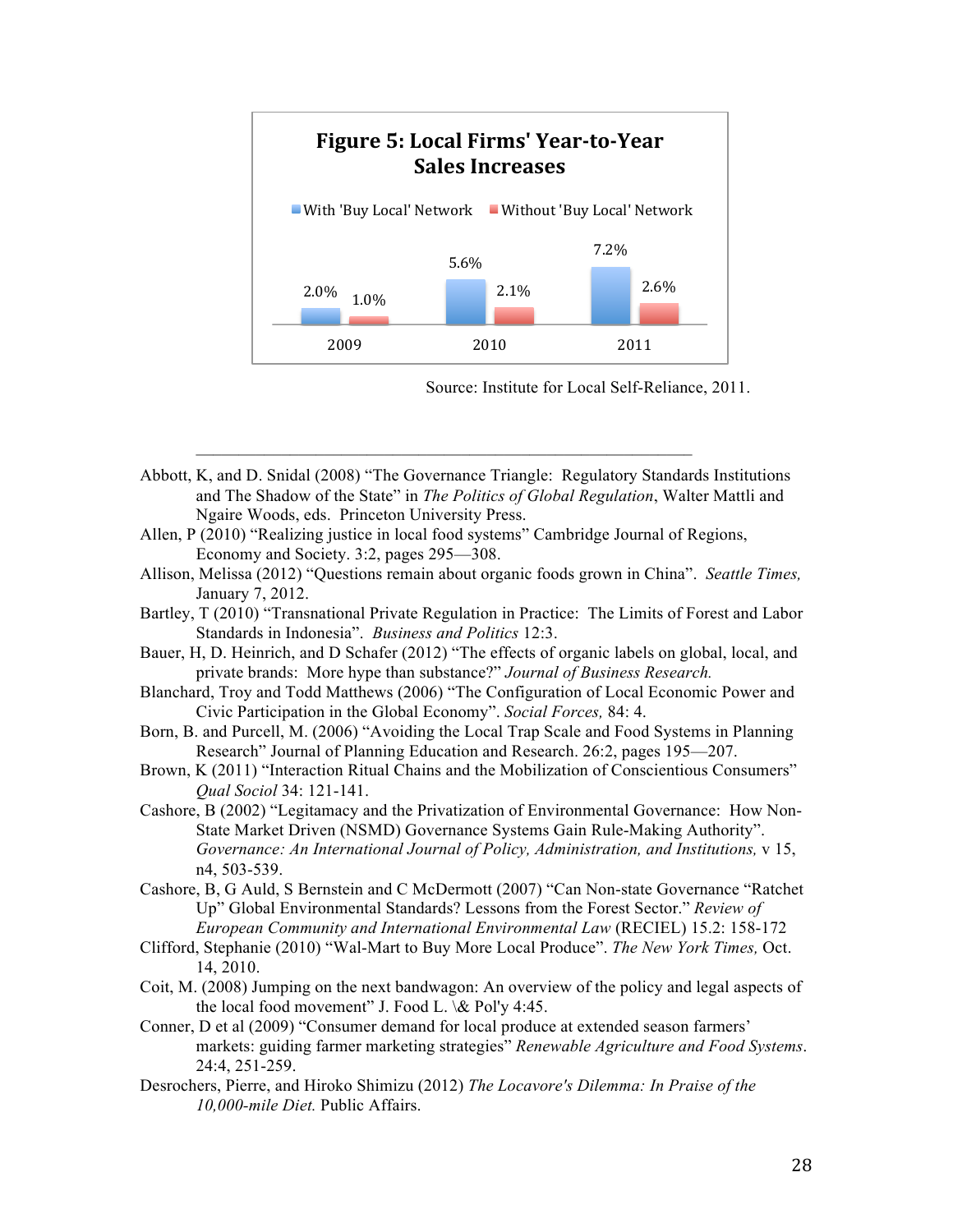DuPuis, E. Melanie, David Goodman, and Jill Harrison, (2006) "Just Values or Just Value? Remaking the Local in Agro-Food Studies", Vol. Iss: 12, pp.241 – 268.

Eaves, Elizabeth (2009) "How Locavores Brought on Local-Washing" *Forbes* August 21, 2009.

- Fuchs, D and A Kalfagianni (2010) "The Causes and Consequences of Private Food Governance". *Business and Politics*, 12:3.
- Fuchs, D, A Kalfagianni, and T Havinga, (2011) "Actors in Private Food Governance: The Legitimacy of Retail Standards and Multistakeholder Initiatives With Civil Society Participation". *Agric Hum Values* 28:353-367.
- Gereffi, G, J. Humprhey, and T. Stugeon (2005) "The Governance of Global Value Chains". *Review of International Political Economy,* v 12 n1.
- Gray, J. I. & Poston, F. L. 2006 "Foreword". In Francis, C. A., Poincelot, R. P., Bird, G. W. 2006. (Eds.) Developing and Extending Sustainable Agriculture: A New Social Contract. Haworth Press, Inc. pp. xvii-xx.
- Green, A. Christine (2007) "The Cost of Low-Price Organics: How Corporate Organics Have Weakened Organic Food Production Standards" 59 *Ala. L. Rev*. 799.
- Greenhouse, S. 2005. "How Costco Became the Anti-Wal-Mart" New York Times. July 17<sup>th</sup>.
- Greenhouse, S. and Barbaro, M. 2005. Wal-Mart Memo Suggests Ways to Cut Employee Benefit Costs New York Times, October 26
- Gunther, Marc (2009) "Exposed! Stabucks Goes Undercover!" *Huffington Post,* downloaded 9/1/2012.
- Hardesty, S "Do Government Policies Grow Local Food?" *Choices: The Magazine of Food, Farm, and Resource Issues.*
- Hatanaka, M, C Bain and L Busch (2005) "Third-party certification in the global agrifood system". *Food Policy*, *30:* 354-369.
- Hausman, Jerry and Ephraim Leibtag (2007) "Consumer benefits from increased competition in shopping outlets: Measuring the effect of Walmart". *Journal of Applied Econometrics* 22:7, 1157-1177.
- Hess, D. J. 2009. *Localist Movements in a Global Economy.* Boston: MIT Press.
- Hinrichs, Clare C and Patricia Allen (2008) "Selective Patronage and Social Justice: Local Food Consumer Campaigns in Historical Context" *Journal Of Agricultural And Environmental Ethics.* Volume 21, Number 4, 329-352.
- Ingram, P. and Rao, H. 2004. Store Wars: The Enactment and Repeal of Anti-Chain-Store Legislation in America. *American Journal of Sociology*. 110:2, 446–87
- Institute for Local Self Reliance. 2011. http://www.ilsr.org/accomplishments.html, accessed 1/1/11.
- Jaffee, Daniel and Philip H. Howard (2010) "Corporate cooptation of organic and fair trade standards" *Agriculture And Human Values* Volume 27, Number 4, 387-399.
- Johnson, R, R Aussenberg and T Cowan (2012) "The Role of Local Food Systems in US Farm Policy". Congressional Research Service, 7-5700.
- Locke, R and M. Romis (2010) "The Promise and Perils of Private Voluntary Regulation: Labor Standards and work Organization in Two Mexican Garment Factories" *Review of International Political Economy* 17:1, 45-74.
- Lund-Thomsen, Peter, and Nadvi, K (2008) "Global standards, global governance and the organization of global value chains" Journal of Economic Geography. 8:3 pages 323— 343.
- Mariola, Matthew J. (2008) "The local industrial complex? Questioning the link between local foods and energy use" *Agric Hum Values* (2008) 25:193–196 DOI 10.1007/s10460-008- 9115-3.
- Martinez, S et al (2010) "Local Food Systems; Concepts, Impacts, and Issues" DIANE Publishing.
- Mitchell, S. (2006). Big-Box Swindle: The True Cost of Mega-Retailers and the Fight for